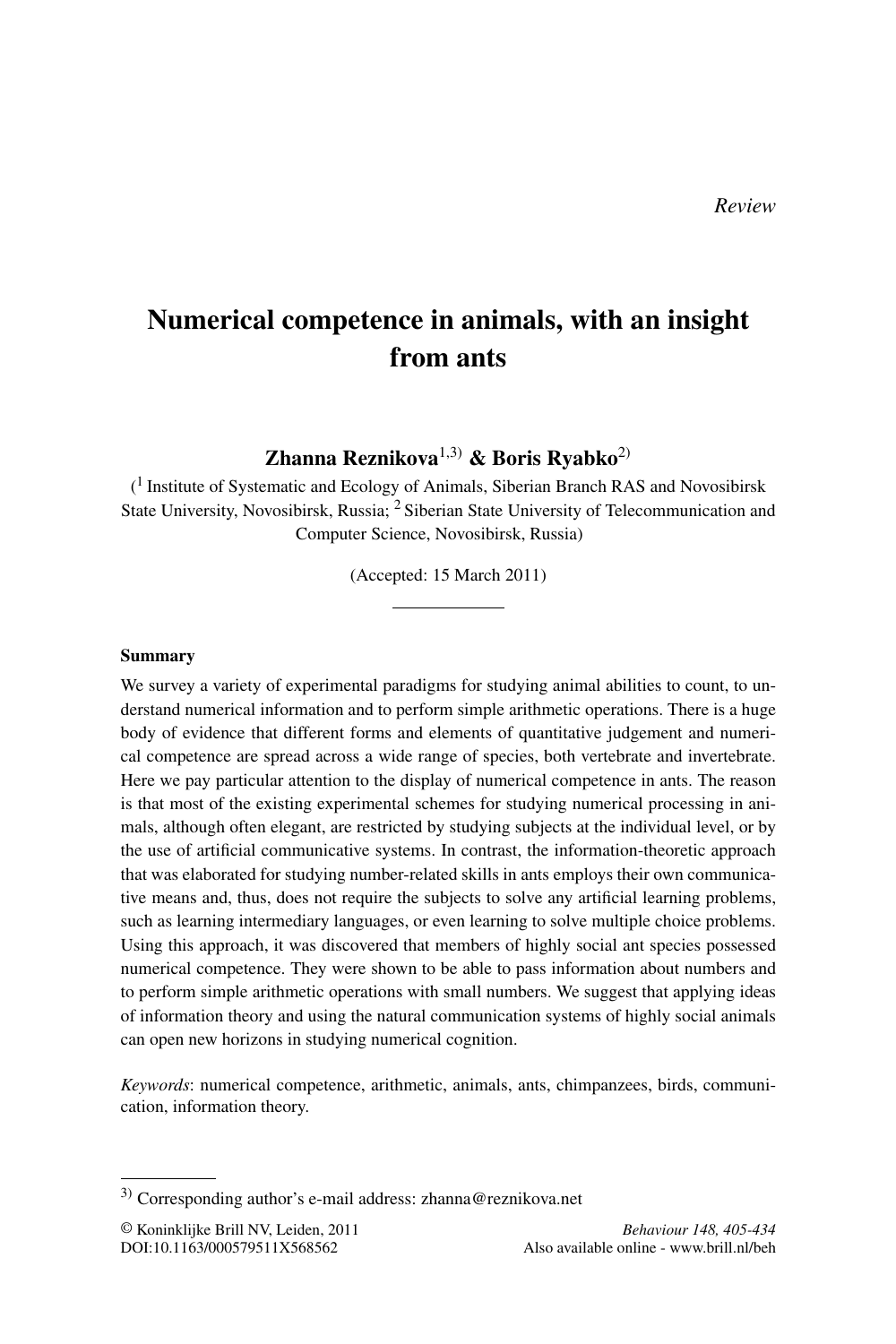#### **1. Introduction**

Basic number-related skills, that is, knowledge of quantities and their relations, are one of the most interesting domains of animal behaviour. Perhaps, no field of ethological and cognitive science is based on comparison between animal and human abilities to such a great extent as the field of studying reasoning about numbers. However, we are still lacking an adequate 'language' for a comparative analysis. Apparently, all experimental paradigms and criteria for the comparison of number-related skills in animals and humans are derived from developmental psychology, that is, from studying human infants. Recent approaches to studying numerical processing in animals are mainly based on criteria suggested by Gelman & Gallistel (1978; see also Gallistel & Gelman, 2000) for children and then adopted for animal studies by Davis & Pérusse (1988). Based primarily on the animal literature, these authors described four major processes involved in numerical competence — counting, subitising, estimation and relative numerousness judgements. From these, counting was regarded as the most complex process. The authors defined counting as a formal enumerative process used to discriminate the absolute number of a set of items.

Until recently it was widely believed that the main difficulty in comparing numerical abilities in humans and other species is that number-related skills in our species are closely connected with our capacity for language and symbolic representation. However, not all human cultures possess linguistic means for number representation. The language of an Amazonian indigenous group Munduruku lacks words for numbers beyond 5, and these people fail in exact arithmetic with numbers larger than 4 or 5 (Pica et al., 2004; Dehaene et al., 2008). Besides, recent studies that combine behavioural and neurobiological methods have changed our picture of numerical reasoning in animals. An important idea emerging from this research is that adult humans share with non-human animals a system for representing numbers as languageindependent mental magnitudes, and that this system emerges early in development (Brannon, 2006)

Development of cognitive ethology and behavioural ecology has given rise to a growing body of evidence that members of many species can judge about proportions and numbers of things, sounds, time intervals, smells, and so on. In nature, being able to perceive quantities is helpful in many situations, for example, in tracking predators, selecting the best foraging grounds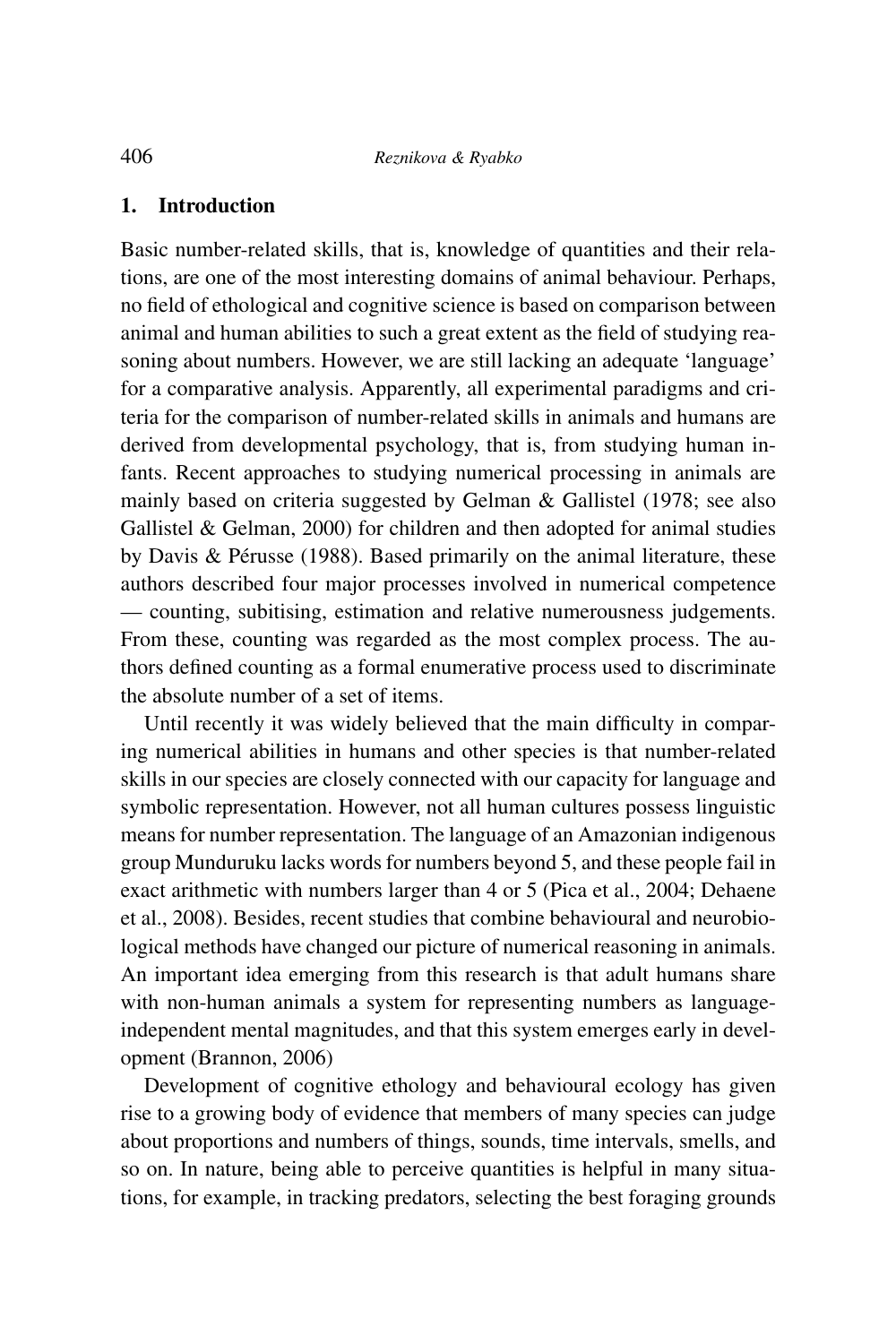or the best chance to mate. Different kinds of cognitive processes, including counting, can be understood in terms of the ways in which species are cognitively adapted to their different ecological niches. It is known that some species, both vertebrate and invertebrate, are capable of intellectual feats within narrow limits of solving certain vital problems. Specific cognitive adaptations include extraordinary classificatory abilities in pigeons (Herrnstein & Loveland, 1964; Huber, 1995) and honey bees (Mazokhin-Porchyakov & Kartsev, 2000; Menzel & Giurfa, 2001), the ability to memorize and recognize many mates by facial features in chimpanzees (Parr & de-Waal, 1999), monkeys (Pokorny & deWaal, 2009) and paper wasps (Tibbetts & Dale, 2007); huge data storage in food cashing birds and mammals (Clayton & Dickinson, 1998; Shettleworth, 1998), extraordinary spatial abilities reflected in maze learning in rats (Hodges, 1996), and so on. Some species demonstrate, within specific fields, cognitive abilities superior to those of humans. For example, pigeons achieve higher scores in some tasks demanding recognition of 3-D reorganized objects (review in Spetch & Friedman, 2006). Humans have more difficulties in some tasks than animal 'species genius', for example, in memorising locations (far lesser than food cashing birds and mammals) and in orienting in complex labyrinths (poorer than rats).

Recent studies revealed the capacity for numerical discrimination in a wide variety of species, from honey bees (Dacke & Srinivasan, 2008), salamanders (Krusche et al., 2010), fish (Agrillo et al., 2008; Gómez-Laplaza & Gerlai, 2010) and birds (Emmerton, 2001) to dogs (Cooper et al., 2003), elephants (Irie-Sugimoto et al., 2009), horses (Uller & Lewis, 2009) and other species including primates (Call, 2000; Anderson et al., 2005; Santos et al., 2005; Nikitin et al., 2006; Harris et al., 2007; Beran, 2007, 2008, 2010; Chernikova et al., 2008; Banerjee, 2009).

It is intuitively clear that number-related skills can be divided into 'higher' and 'lower' cognitively demanding levels, and many researchers suggested using different terms for them (Thomas et al., 1980). Summarising modern concepts of number representation in animals and humans (Brannon & Roitman, 2003; Reznikova, 2007a; Beran, 2009; Cantlon et al., 2009; Evans et al., 2009; Premack, 2010), we suggest a distinction between quantitative judgement (quantitative but not necessarily numerical) and numerical competence which is based on the ability to solve truly numerical tasks.

In this survey we consider the main ideas and experimental results in the field of studying quantitative judgement and numerical abilities of different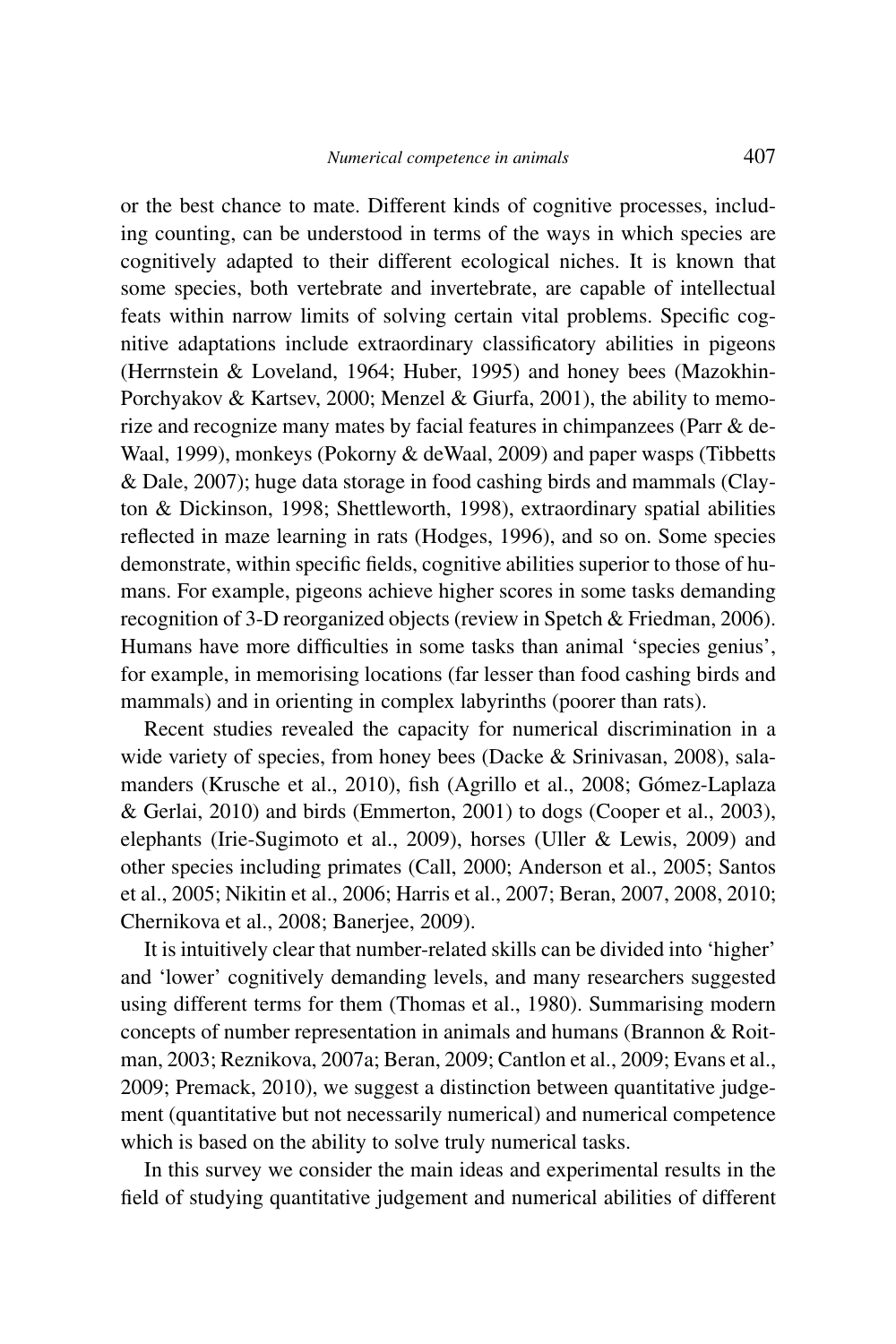levels in a wide variety of species. The literature in this field is so vast that the review provided here is necessarily biased and incomplete. We are focusing mainly on empirical accounts concerning what animals can do numerically, and how that is separate from other quantification skills they may have. We also describe an original experimental paradigm for investigating numerical competence in social animals exploiting their own communicative means. This paradigm is based on fundamental ideas of information theory and has already allowed to reveal the ability to perform simple arithmetic tasks in certain highly social ant species (Reznikova & Ryabko, 1994, 2001), which appeared to be comparable to the corresponding skills of primates (Boysen et al., 1996; Hauser et al., 2000) and some tribes of humans (Dehaene et al., 2008). This could be related to ants' 'species genius' within the narrow domain of solving problems based on their complex and flexible communication which possibly surpasses honey bees' symbolic language (Reznikova, 2008). However, we suggest that this experimental approach can be applied to other social species of animals that possess individual recognition, and that need to pass and memorise complex 'messages'.

#### **2. Quantitative judgement in animals**

There are many examples in the history of studying cognition in animals when the finding of a new, more adequate, experimental method has essentially changed the picture of the intellectual abilities of the animals under study, in particular of their numerical skills. Thus, applying a method of sample-choice to a chimpanzee revealed its ability to count within limits of two objects only (Ladygina-Kohts, 2002/1935). The use of sequential responding task allowed researchers to show a subject of the same species to be able to respond adequately to Arabic numerals between 1 and 9 (Matsuzawa, 1985).

The earliest attempts to find experimental evidence of quantitative judgements and numerical competence in animals were made in the beginning of the 20th century. Porter (1904) tested the response of house sparrows to numbers by hiding food under, say, the third container in a row, then recording which container a bird flew to first on repeated trials. Then he changed the number of the baited pot and tested the birds' ability to redirect its choices. After extensive testing, Porter concluded that the sparrows based their choice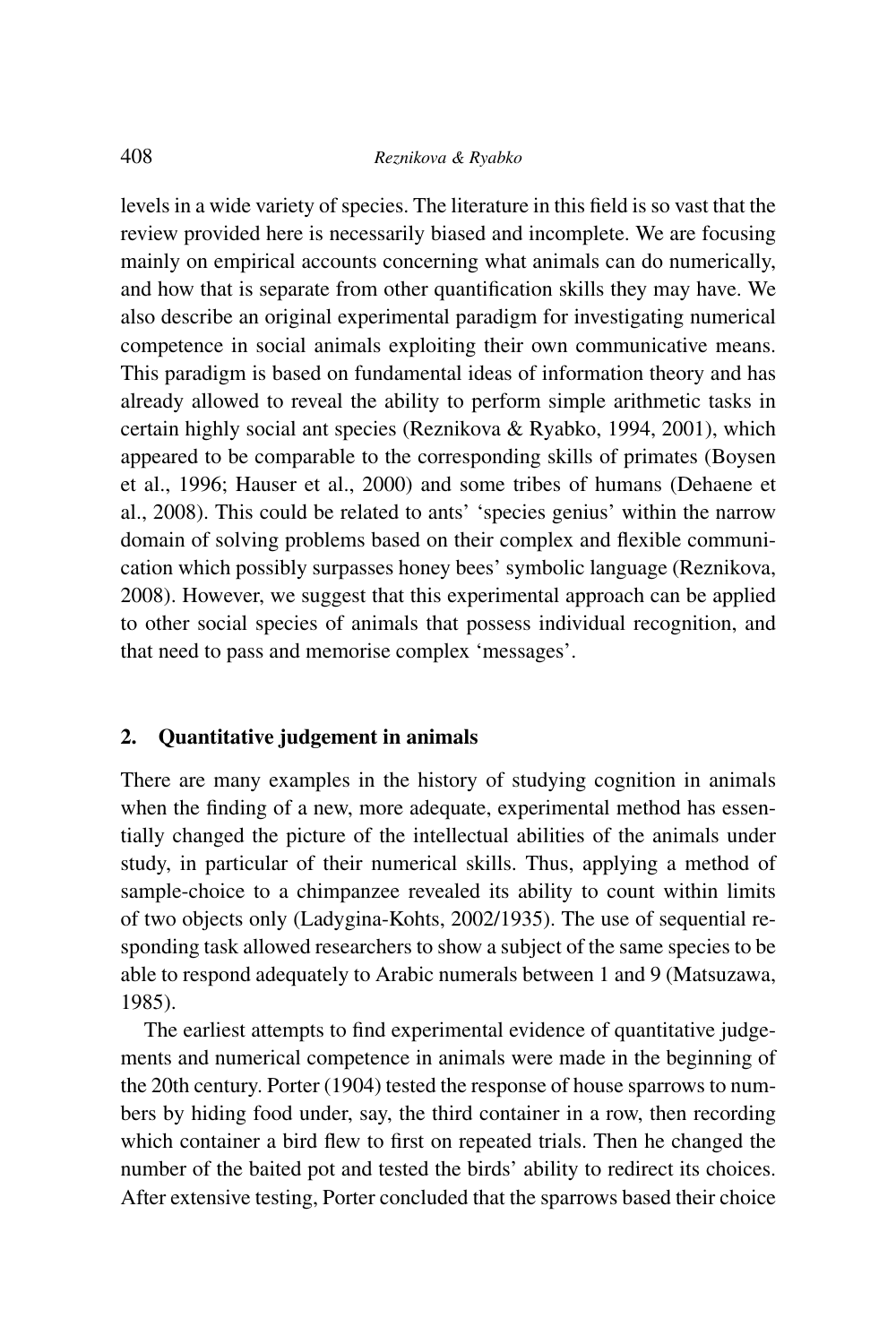on the relative distance of the baited container from the end of the row. Kinnaman (1902) examined two rhesus monkeys. He aligned 21 boxes and trained monkeys to choose the boxes in the requested order. One of Kinnaman's subjects successfully mastered this task and searched for bait in six positions, whereas the second subject learned to find the goal only within three positions after many attempts. For comparison, Kinnaman trained two children of 5 and 3 years old to solve the same task using marbles as rewards, and both displayed results were worse than those of monkeys.

The real progress in the field of studying quantitative judgement and numerical competence in animals was made by Otto Koehler (1941, 1956). He established a number of experimental paradigms, such as simultaneous or successive stimulus presentation, as well as matching-to-sample and oddity matching procedures. The experiments were performed on a variety of animals, including squirrels, pigeons, jackdaws, a raven, an African grey parrot and budgerigars. These experiments had been so much appreciated that historical development of this field was subdivided in pre- and post-Koehler developments. Koehler concluded that animals have two basic numerical abilities. One, based on a visual-spatial sense, enables them to assess the number of items presented simultaneously in a group, while the other allows them to assess the number of events that occur successively, or spread out in time. Many of experimental procedures elaborated by Koehler are included in modern experimental techniques.

There is a growing body of evidence that adult humans, developing humans, and non-human animals share a language-independent analogue magnitude system for representing numbers. This system of representing numbers obeys Weber's law (Weber, 1834/1996), which states that the size of a just noticeable difference in stimulus intensity is a constant proportion of the original stimulus magnitude (see review in: Jordan & Brannon, 2006).

#### *2.1. Relative numerousness judgements*

Judgements on relative numerousness involve only a simple decision process, in which no knowledge of an absolute number is required. Davis & Pérusse (1988) described relative numerousness judgements as a dichotomous judgement of numerical inequality that may be ordered in magnitude (e.g., a more versus less comparison). The ability to make decisions based on relative numerousness discrimination has been tested in many species, using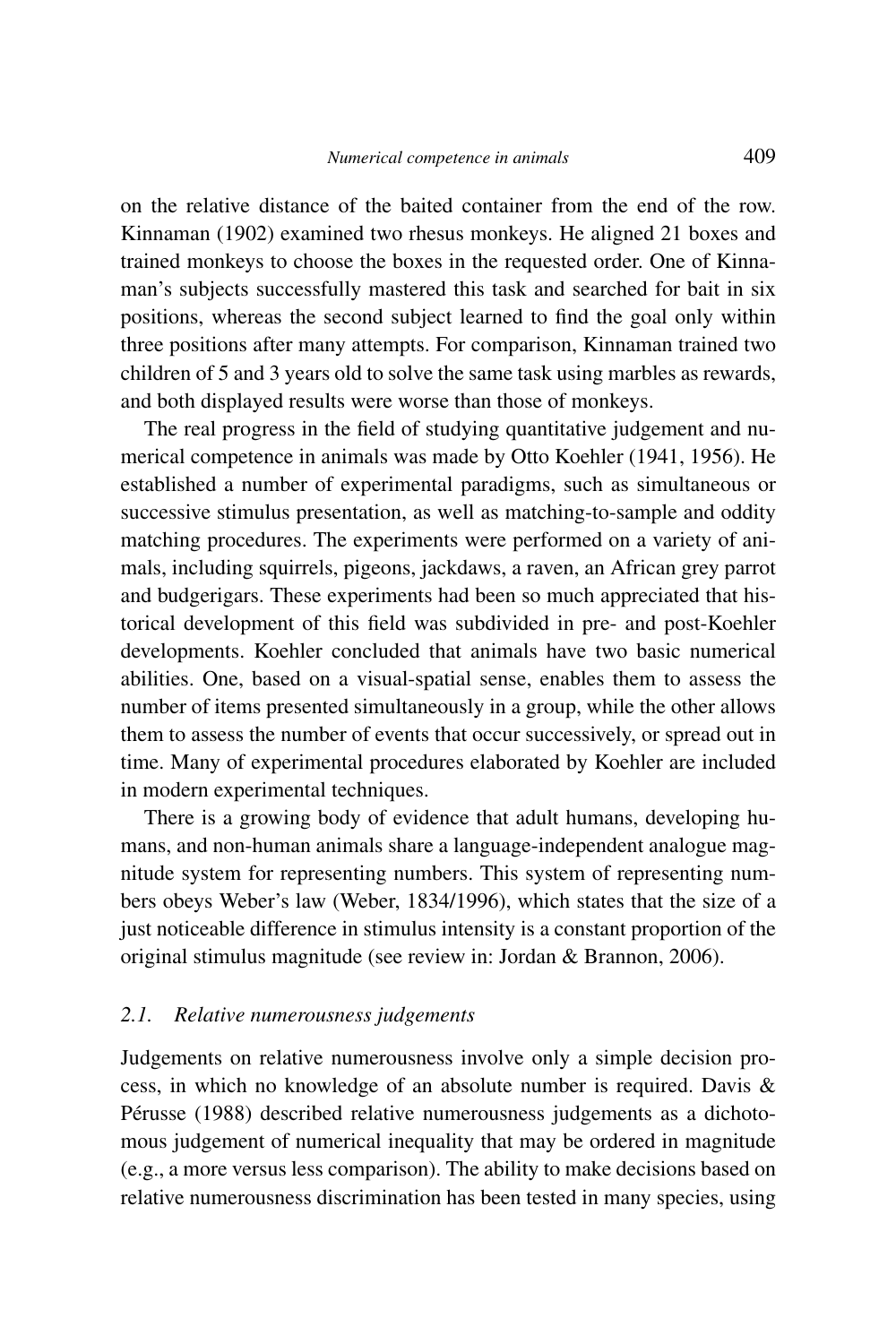different types of experimental paradigms and stimuli of different modalities. It is now well established that human babies, as well as members of many animal species, can compare two quantities, when the difference between them is large enough. For instance, using a classic method of habituation and recovery of looking time, Xu & Spelke (2000) reported that 6-month old infants can discriminate between 8 and 16 items, but not between 8 and 12.

In many experiments animals demonstrated that they perceive one stimulus as having 'more' items compared with another that has 'fewer'. Carrying on the dialogue with language-trained animals, it became possible to ask them directly about the dichotomy 'more versus less'. One of such subjects, a chimpanzee Lana, was presented with two sets of objects consisting of one to five items that varied in size to prevent labelling based on relative area. During testing, Lana was able to label with a lexigram the larger or the smaller set of quantities (Dooley & Gill, 1977). Similar results have been obtained with 'non-speaking' animals by means of conditional discrimination and matching-to-sample experimental procedures, in particular with chimpanzees (Rumbaugh et al., 1987), monkeys (Olthof et al., 1997), pigeons (Emmerton et al., 1997), hooded crows (Smirnova et al., 2000) and dolphins (Kilian et al., 2003).

It has been demonstrated in many experiments that animals could recognize which of the two numbers of stimuli was greater. Such experiments were conducted on different types of stimuli, including smells, sounds, and visual stimuli. For example, beetles (*Tenebrio molitor*) were trained by using a spontaneous two-choice procedure in which males were exposed to substrates bearing odours from different numbers of females in increasing numerosity ratios (1:2, 1:3 and 1:4). Males discriminated sources of odours reflecting 1 versus 4 and 1 versus 3 females, but not 2 versus 4 or 1 versus 2 (Carazo et al., 2009). So, the beetles demonstrated the ability to discriminate between 'more or less smells' within the limit of four with an operational signature ratio of 1:2. The similar results have been obtained on meadow voles (Ferkin et al., 2005). Experiments with rats showed that animals possess an abstract, amodal representation of number. Rats that were initially trained on distinct auditory and visual numerosity discrimination task could later generalise to novel sequences in which auditory and visual sequences were mixed (Church & Meck, 1984).

It seems natural that, although accurate distinguishing between similar large quantities demands extensive training in animals (Pepperberg, 2006),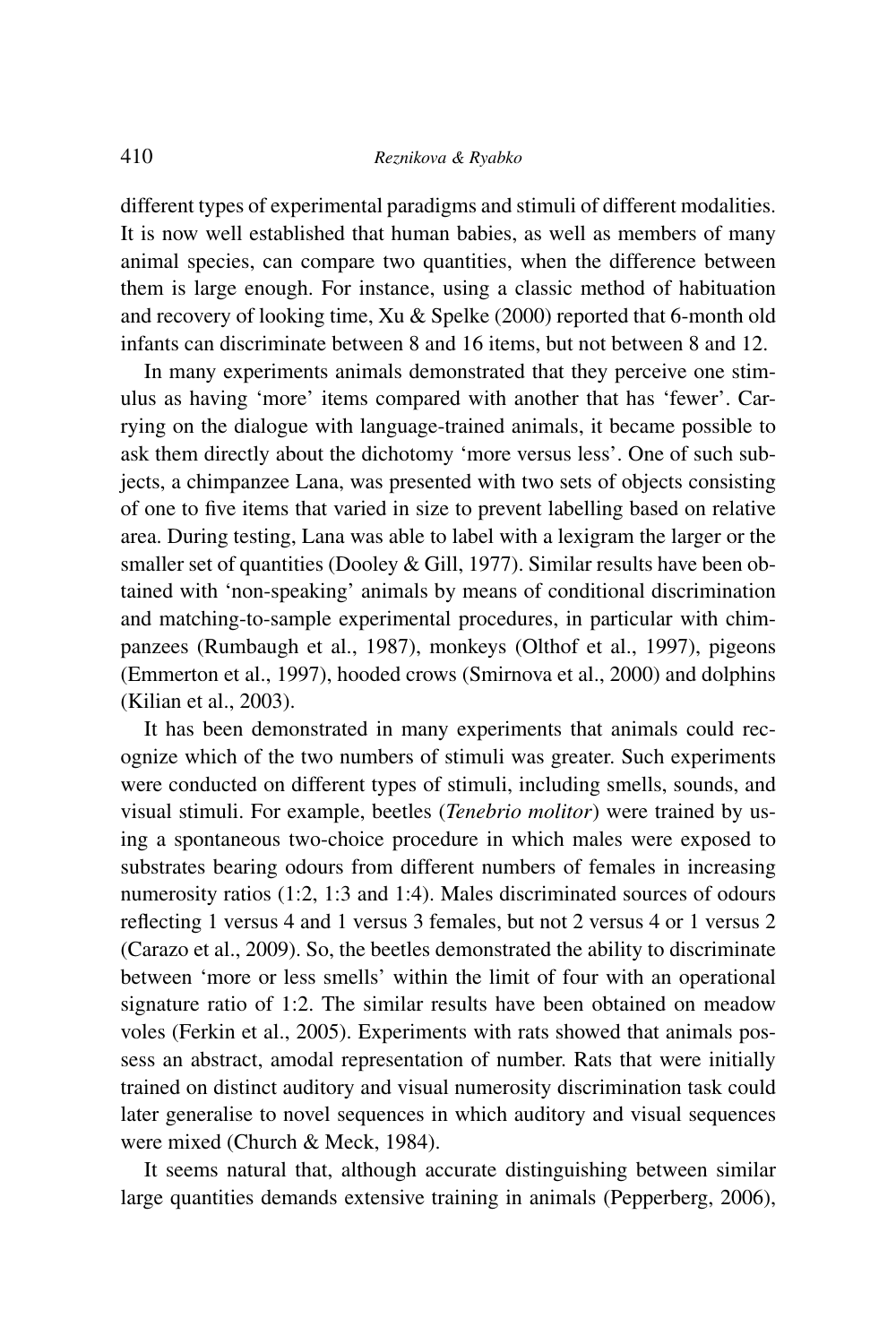even after such training performance is much lower when compared to the performance on tasks involving only small quantities. For example, it seems likely that primates could easily discriminate between a tree with 60 items on it and a one with 20. Moyer & Landauer (1967) first showed that when human adults are required to compare the relative magnitudes represented by two Arabic numerals, their reaction time is systematically influenced by both the linear distance and the absolute magnitude of the values compared. In other words, reaction time decreases with increasing numerical distance between two values (e.g., people are faster at 2 versus 9 than 2 versus 5 tasks), and if distance is held constant, reaction time increases with numerical magnitude (e.g., people are faster at 2 versus 3 than 4 versus 5 tasks). Recent experiments revealed similar regularities in rhesus monkeys, thus demonstrating similarities in the representation of magnitude in human- and nonhuman animals which does not demand language-related skills (Cantlon & Brannon, 2007).

## *2.2. Subitising*

Subitising is a form of pattern recognition that is used to rapidly assess small quantities of simultaneously presented items. British economist and logician Jevons (1871) was the first to note that when making rapid estimates of the number of black beans tossed into a dish, he never made errors for bean numbers up to four, but did for larger numbers, with the standard deviation of the estimates increasing in direct proportion to the physical number of beans. The term has been coined by Kaufman et al. (1949) from the Latin word 'subitus' meaning 'sudden'. Subitising can be described as an innate perceptual process through which a certain number of items can just be 'seen' without the need for counting it. The extensive review of Davis & Pérusse (1988) postulates that, being a perceptual automatic pre-attentive process, subitising can account for much of the animal 'counting' literature.

To distinguish between subitising and other forms of numerical competence, the reaction time displayed by a subject is important. This criterion was originally derived from the reaction time displayed by humans in psychological experiments (Kaufman et al., 1949). This parameter was used in experiments of Matsuzawa (1985, 2003) with a female chimpanzee, Ai. She was trained to select an Arabic numeral corresponding to the number of objects within the quantity of 10. Ai showed quite an accurate and fast responding from 1 to 4. This was considered to be the same process as subitising in humans.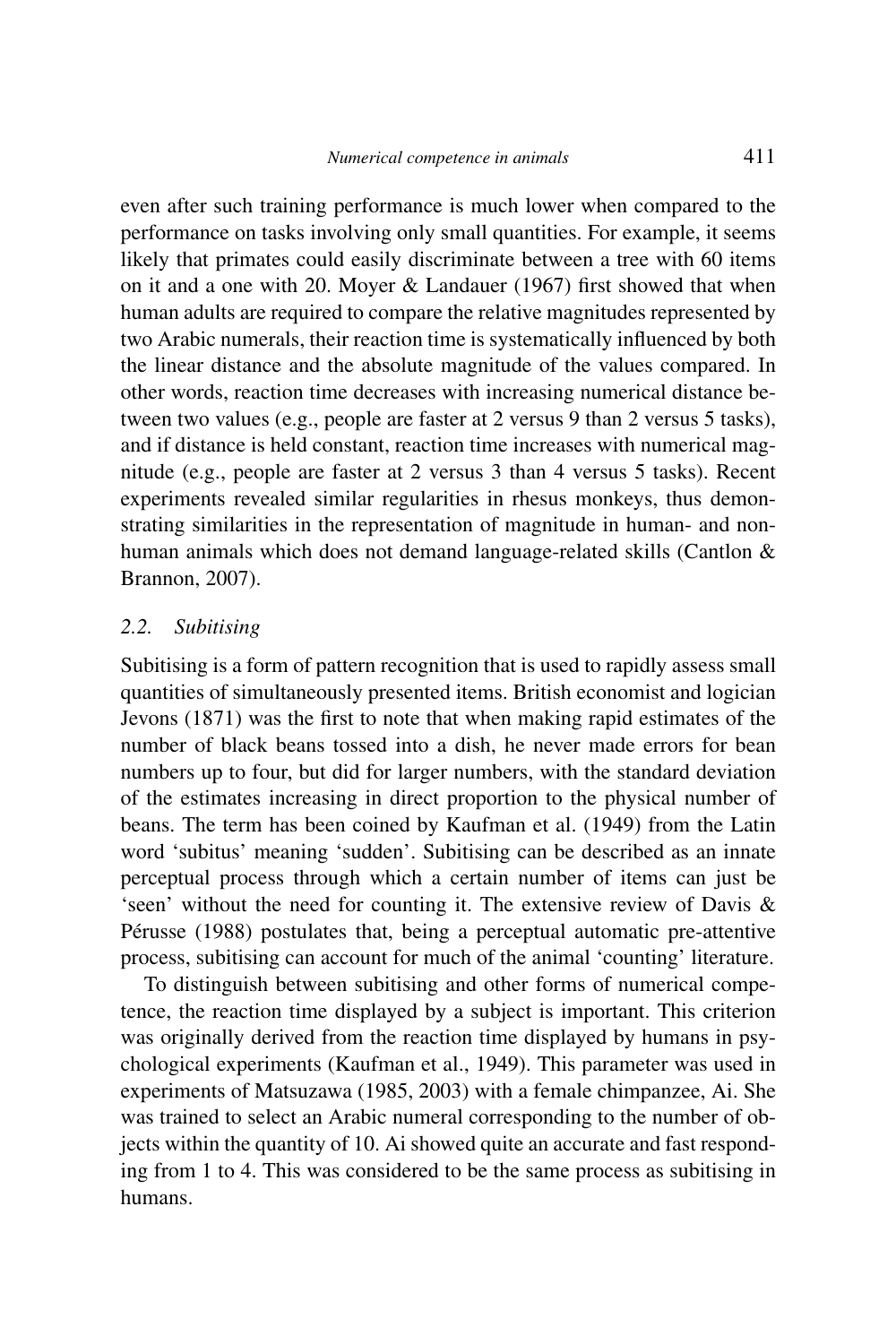#### *2.3. Estimation*

Estimation in humans refers to the ability to assign a numerical label to a large array of items with a poor precision. When we judge at a glance that there are about 50 ducks on the lake we are 'estimating'. Animals' judgements about large arrays have not been systematically studied yet. The chimpanzee Ai mentioned above, being presented with the number of items more than 5, showed monotonically increasing reaction time and decreasing accuracy as a function of number. An apparent increase in reaction time from 5 to the largest numbers suggests that a process different from counting was taking place. This hypothesis was supported by an expressive behavioural indicator. Ai often looked back and forth at the item display. The authors considered this 'looking-back' behaviour as reflecting decision processes, that is, estimation rather than counting (Tomonaga & Matsuzawa, 2002).

Undoubtedly, all forms of quantitative judgement have a great adaptive value in the context of natural life. For example, fish use number estimation in order to join to a greater shoal (Agrillo et al., 2008), female lions can judge about number of possible intruders by 'counting' unfamiliar roars within the limit of four (McComb et al., 1994), New Zeland robins (*Petroica australis*) uses numerical judgements when retrieving and pilfering cashed food (Hunt et al., 2008), and ants of several species are able to estimate quite precisely numbers of encounters with members of other colonies on their feeding territories (Reznikova, 1999; Gordon, 2010).

Overall, the described experiments, conducted in a variety of species, demonstrate that animals enjoy different forms of quantitative judgement. Members of many species can compare two quantities when the differences between the quantities are big enough, and they are also capable of subitising, as well as of estimation of sets of stimuli.

#### **3. Numerical competence in animals**

Advanced numerical abilities — exact counting and arithmetic operations have been considered for a long time to be uniquely human and based on our language symbolic representation. Recent studies provide intermediary links between numerical abilities in human and non-human animals. The central issue in studying numerical cognition is counting. Gelman & Gallistel (1978) list five criteria that formally define the process of counting and have been widely accepted in comparative studies. They are: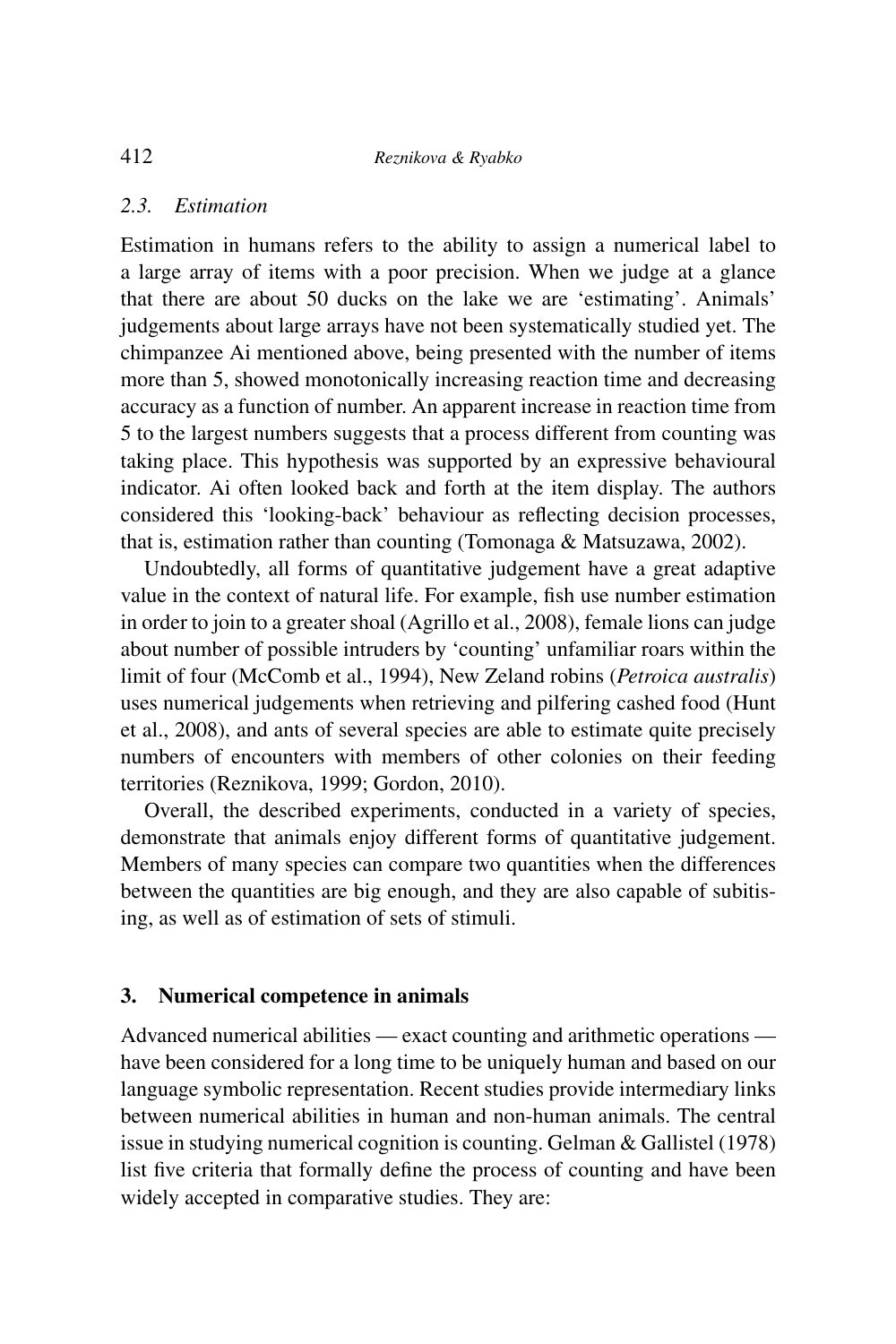- 1. The one-to-one principle. Each item in a set (or event in a sequence) is given a unique tag, code or label so that there is a one-to-one correspondence between items and tags.
- 2. The stable-order principle (ordinality). The tags or labels must always be applied in the same order  $(e.g., 1, 2, 3, 4, 4)$  and not 3, 2, 1, 4). This principle underlies the idea of ordinality: the label '3' stands for a numerosity greater than the quantity called '2' and less than the amount called '4'.
- 3. The cardinal principle (cardinality). The label that is applied to the final item represents the absolute quantity of the set. In children, it seems likely that the cardinal principle presupposes the one-to-one principle and the stable-order principle and, therefore, should develop after the child has some experience in selecting distinct tags and applying those tags in a set.
- 4. The abstraction principle (property indifference). Counting can be applied to heterogeneous items. In experiments with children, a child should be able to count such different items as toys of different kinds, colour or shape and to demonstrate skills of counting even actions or sounds. There are indications that many 2 or 3 year old children can count mixed sets of objects.
- 5. The order irrelevance: the order in which objects are counted is irrelevant.

### *3.1. Proto-counting and understanding of numerical information*

Most researchers define 'true counting' as a formal enumerative process that conforms to the principles proposed by Gelman & Gallistel (1978), and use the term 'proto-counting' as a more flexible one, thus leaving open the question of whether or not animals can count in the same sense that humans can count. However, there is some evidence of similarities between processes of counting in human- and non-human animals. For example, chimpanzees, like young children, tend to touch or point to each item when judging the number of items in an array (Boysen et al., 1996). These gestures, known as indicating acts, may help the child or animal coordinate the tagging process involved in the application of the one-to-one correspondence principle.

In other studies, capuchin monkeys and rhesus monkeys trained to associate Arabic numerals with the corresponding number of food pellets were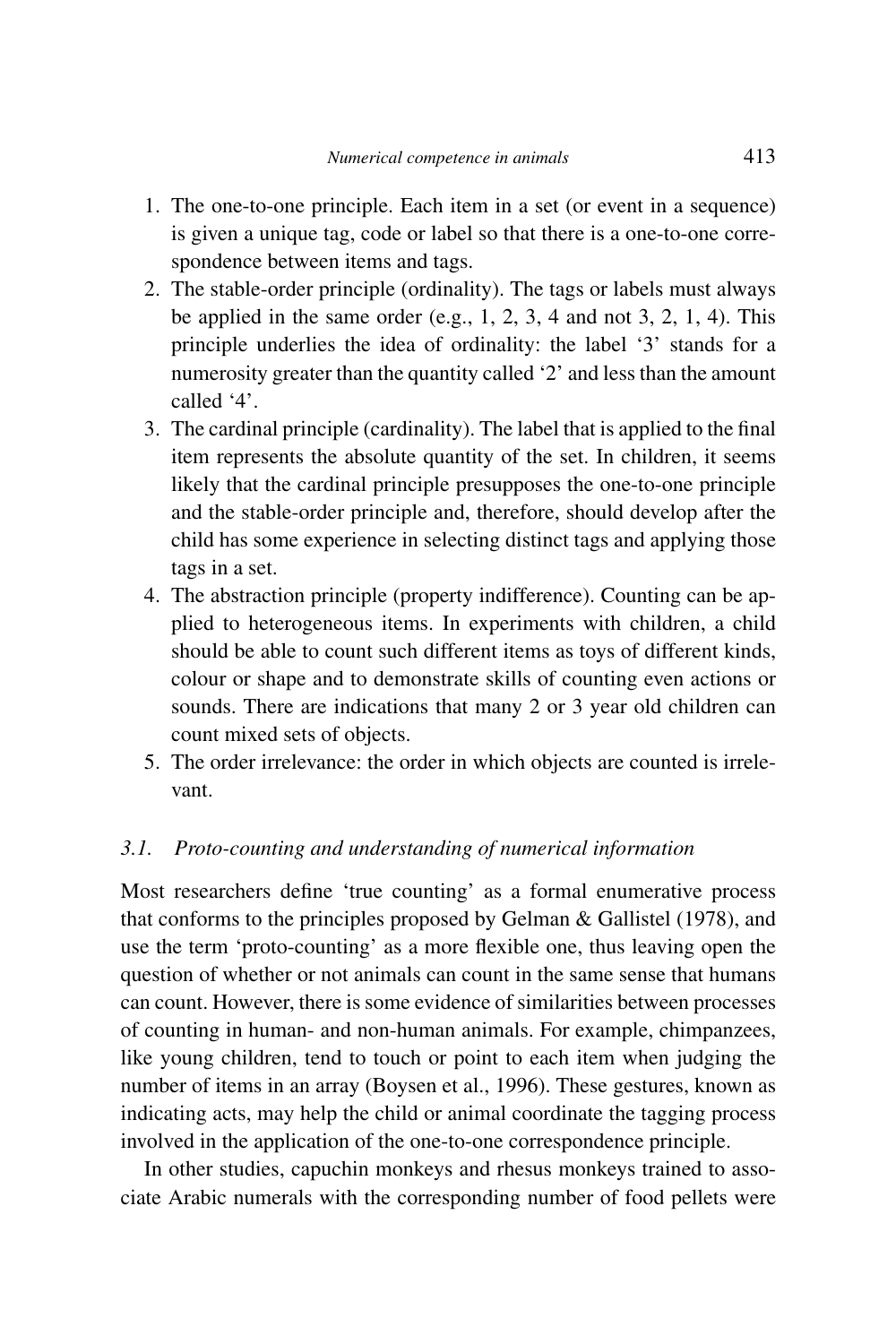able to order correctly arrays of up to five numerals (Beran et al., 2008). This behaviour suggests that they understand the order of the symbols, as required by the stable order principle. In addition, there is evidence that chimpanzees can reliably apply the correct Arabic numeral to arrays of familiar and novel objects. This evidence suggests that monkeys understand the special status of the last number in a numerical sequence, as described by the cardinality principle (Boysen & Berntson, 1989). Chimpanzees can also select the number of dots on a computer screen equal to an Arabic numeral cue and then indicate the end of the count by contacting the numeral. This behaviour further demonstrates the use of the cardinality principle (Beran et al., 1998).

There is a great deal of experimental results supporting the hypotheses that members of many species can recognize the ordinal character of numbers (Boysen, 1993; Xia et al., 2000; Pepperberg, 2006). This principle may be well illustrated by the results of Brannon & Terrace (1998) obtained on two rhesus monkeys. It was shown that monkeys represent the numerosity of visual stimuli and detect their ordinal disparity. The exemplars were constructed from various abstract elements (e.g., circles, squares, triangles, bananas, hearts, etc.). As a control for non-numerical cues, exemplars were varied in size, shape, and colour. The monkeys were first trained to respond to exemplars of the numerosities 1 to 4 in ascending numerical order (1, 2, 3, 4). To reveal the subject's ability for ordering stimuli, four exemplars, one from each set, were displayed simultaneously on a touch-sensitive video monitor. The configuration of the exemplars was varied randomly between trials. The subjects' task was to touch each exemplar in the ascending numerical order. The monkeys had to learn the required sequence by trial and error and by remembering the consequences of their responses to each stimulus. The monkeys were later tested, without reward, on their ability to order stimulus pairs composed of the novel numerosities 5 to 9. Both monkeys responded in the ascending order to the novel numerosities. These results clearly demonstrate that rhesus monkeys represent the numerosities 1 to 9 on the ordinal scale.

There are only a few experiments devoted to animals' ability to discriminate the number of objects in the context of their vital situations, as well as their ability to detect the number of biologically relevant sequential events. Experiments of Chittka & Geiger (1995) suggested that honey bees can count landmarks or at least use the number of landmarks as one of the criteria in searching for food sources. Researchers worked with honey bees in a large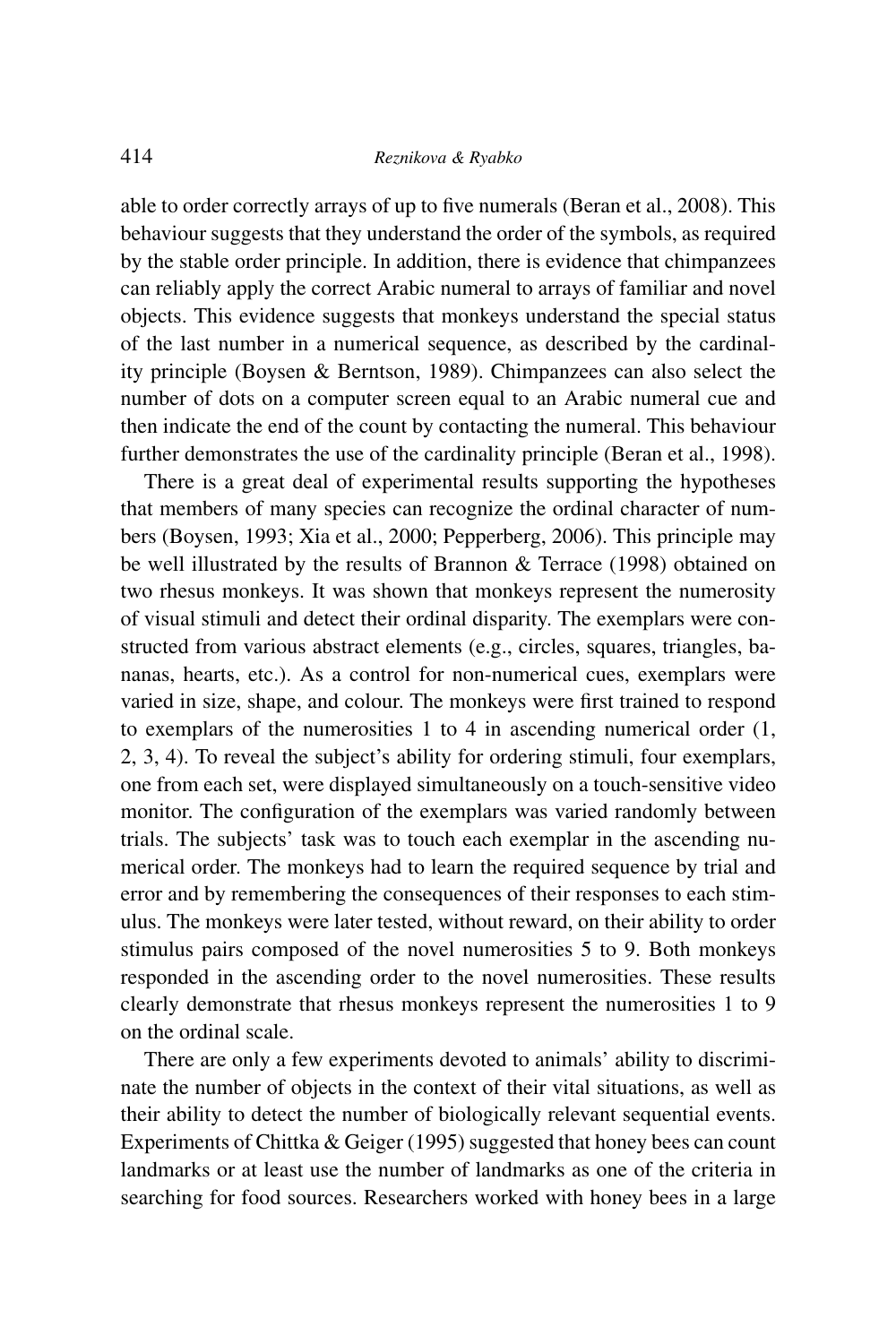meadow which was practically devoid of any natural landmarks that could be used by bees. The experimenters then set up their own landmarks, which consisted of large yellow tents. The bees were trained to take sugar syrup from a feeder that was placed between the third and fourth tents. In the tests, the number of landmarks between hive and feeder were altered. It is interesting to note that individual foragers in a hive used different cues in their searching. Many bees continued to rely only on flying distance between the hive and the feeder. Anyway, the distance estimation of the bees as a group depended notably on the number of landmarks. If some family members encountered more landmarks on their way from the hive to the feeder than they had during training, they landed at a shorter distance than during control tests with the training landmark set up. If they encountered fewer landmarks, they flew significantly further. Discussing their results, the authors consider it unlikely that their bees meet the abstraction principle of 'true counting'. As it was noted above, this principle states that after having learnt to perform a given behavioural unit assigned to a certain number of objects counted, the subject should be able to transfer this knowledge to a set of objects of a different quality. Since transfer of the counting performance on different objects is unlikely to occur in honeybees, the observed behaviour is referred by the authors to as *proto-counting*. Dacke & Srinivasan (2008) obtained further results on counting in honey bees training them to forage from a tunnel. Bees received a food reward after they have passed a specific number of landmarks. They appeared to be able to count up to four objects when these objects were encountered sequentially during flight. Bees trained in this way were able to count novel objects which they have never previously encountered, thus demonstrating that they are capable of object-independent counting.

Capaldi & Miller (1988) tested rats' ability to detect absolute number by using biologically important events — the number of reinforced runs followed by a non-reinforced run — and found that the rats ran significantly slower on the non-reinforced run, and they distinguish between 'numbers' of runs. Rayburn-Reeves et al. (2010) used a procedure similar to that of Capaldi & Miller in their experiments with pigeons. The birds were given a sequence of trials in which responding on the first three trials ended in reinforcement but responding on the fourth trial did not (RRRN). When the response requirement on each trial was a single peck, no significant increase in latency to peck on the fourth trial was found. When the response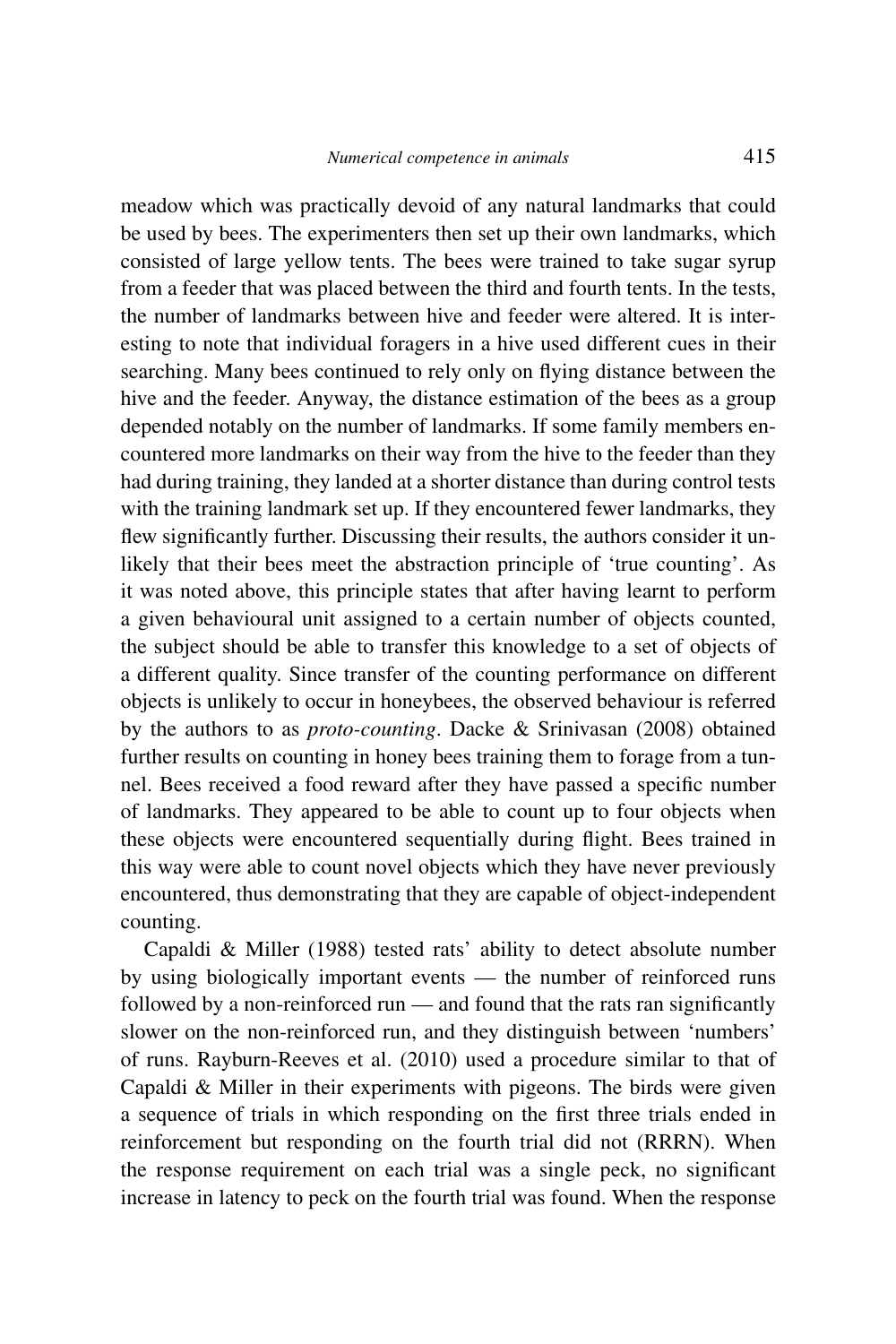requirement was increased to 10 pecks, however, the time to complete the peck requirement was significantly longer on the non-reinforced trial than on the reinforced trials. Tests for control by time, number of responses, and amount of food consumed indicated that the pigeons were using primarily the number of reinforcements obtained in each sequence as a cue for nonreinforcement.

Thus, we can see that the five criteria listed by Gelman & Gallistel (1978) were used in the experiments on counting in animals described above only as a very general guideline, with some of the principles verified for some species and others for others (perhaps, all the five principles were established only for chimpanzees that have used Arabic numerals). Therefore, for the sake of clarity of definitions, and to comply with the established terminology, we say that in these experiments (excluding some of those with chimpanzees) it was only proto-counting that was demonstrated.

#### *3.2. Arithmetic skills*

One of the most interesting fields in cognitive ethology is studying arithmetic abilities in non-human animals and human infants. Wynn (1992) explored whether five-month old infants can solve addition and subtraction problems taking advantage of the human infants' capacity for understanding object permanence (sensu Piaget, 1936). As many development psychologists who work with pre-linguistic infants, she used 'looking time' (the expectancy violation technique) as a relevant measure to judge about subject's understanding of a problem. The idea was that if infants keep track of the numbers of toys they see being placed behind a screen, they should look longer at a screen that, when lowered, reveals an outcome that violates their expectations. For example, in the  $(1 + 1) = 1$  or 2' task, one doll was placed on a stage, covered with a screen, and then another doll was visibly introduced behind the screen. A further manipulation occurred out of sight of the subjects, where either another doll was added, or one of the existing ones was removed. When the screen was removed, infants looked longer at the 'impossible' outcomes of either one doll or three dolls, suggesting that they expected two dolls. The same kind of result emerges from an experiment involving subtraction instead of addition. Wynn concluded that infants have an innate capacity to do simple arithmetic.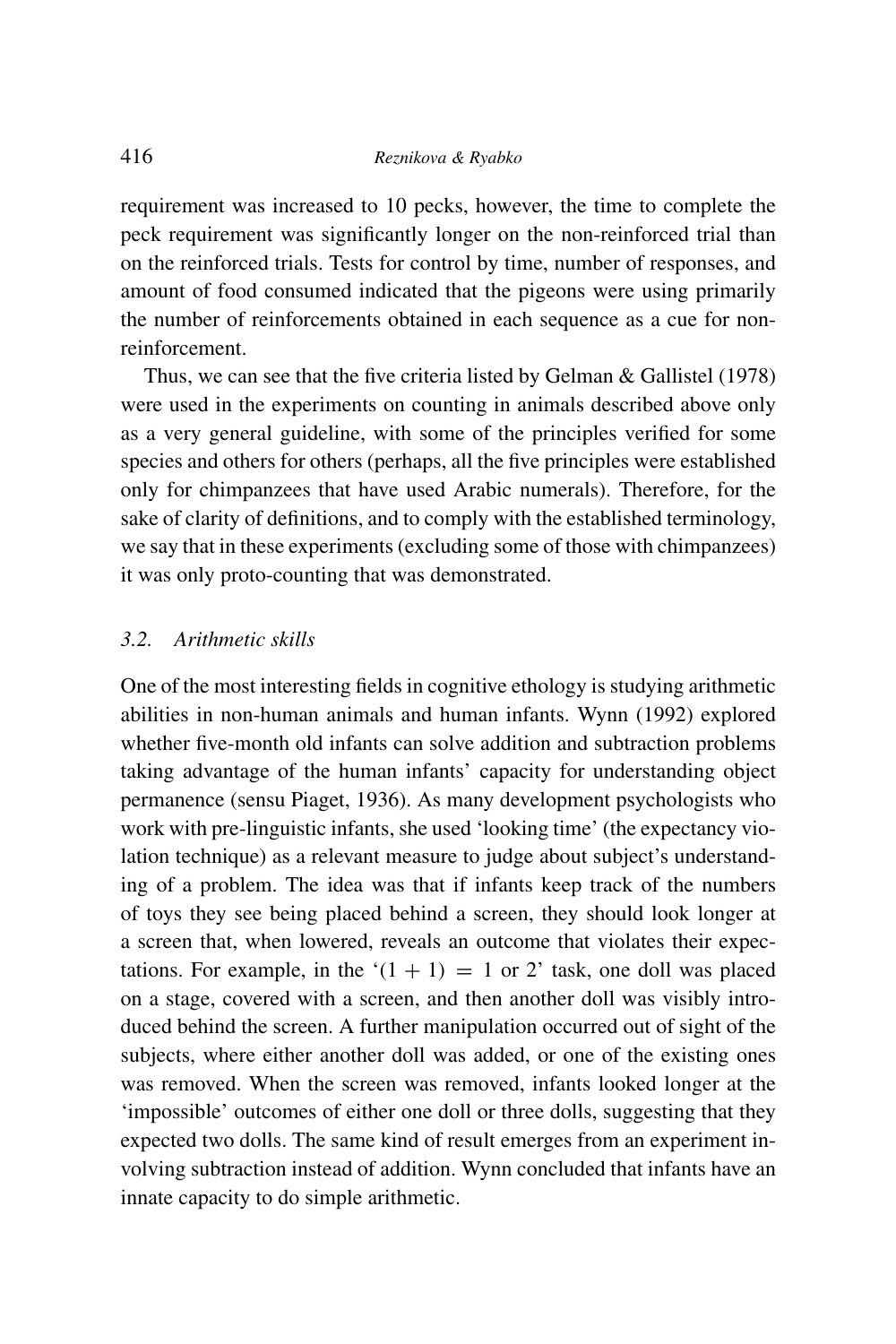Hauser et al. (2000) set up Wynn's  $1 + 1 = 2$  task for the free-living rhesus monkeys. In the first series of experiments subjects watched as an experimenter placed two eggplants behind a screen and then removed the screen. Subjects looked longer when the test outcome was one or three eggplants than when it was the expected two. Like human infants, rhesus monkeys appear to understand that  $1+1 = 2$ . Rhesus monkeys also appear to understand that  $2+1=3$ ,  $2-1=1$ , and  $3-1=2$ . It is worth noting that this technique allows to reveal what animals 'think' spontaneously, in the absence of training. Comparable results have been obtained with cotton-top tamarins (Uller et al., 2001) and lemurs (Santos et al., 2005).

Using other experimental schemes, researchers have demonstrated animals' abilities for active mental manipulations with quantities. Summation has been demonstrated in tasks where animals were required to compute and choose the larger of two quantities. For example, chimpanzees were presented with two sets of two food wells, each of which contained a number of chocolate chips (up to four). To choose the set with the overall larger quantity, the chimpanzee had to sum the chocolates in each of the two sets and then compare the two summed values. The chimpanzees consistently selected the pair of quantities with the greater combined total (Rumbaugh et al., 1987). Boysen & Berntson (1989) provided an impressive demonstration of arithmetic abilities in non-humans. A chimpanzee Sheba, experienced with Arabic numerals, was led around a room to three different hiding places that could contain 1, 2, 3, or 4 pieces of orange. Subsequently, Sheba was required to choose the Arabic numeral that corresponded to the sum of number of items she had met before. She chose the correct sum from the first session of test in both cases, showing mastery of this ability without any explicit training.

Cantlon & Brannon (2007) tested two rhesus monkeys and college students in a task where two sets of dots were shown in succession on a computer screen, and participants had to add the sets and then find a matching option that had the same total number of dots. For example, subjects could have been shown two dots and four dots, followed by a choice of six dots the right answer — or, say, eight dots — a wrong answer. While the college students were correct 94% of the time and the monkeys 76%, the average reaction time for both monkeys and humans was about 1 s. The performance of both the monkeys and the college students worsened when the two choices were closer.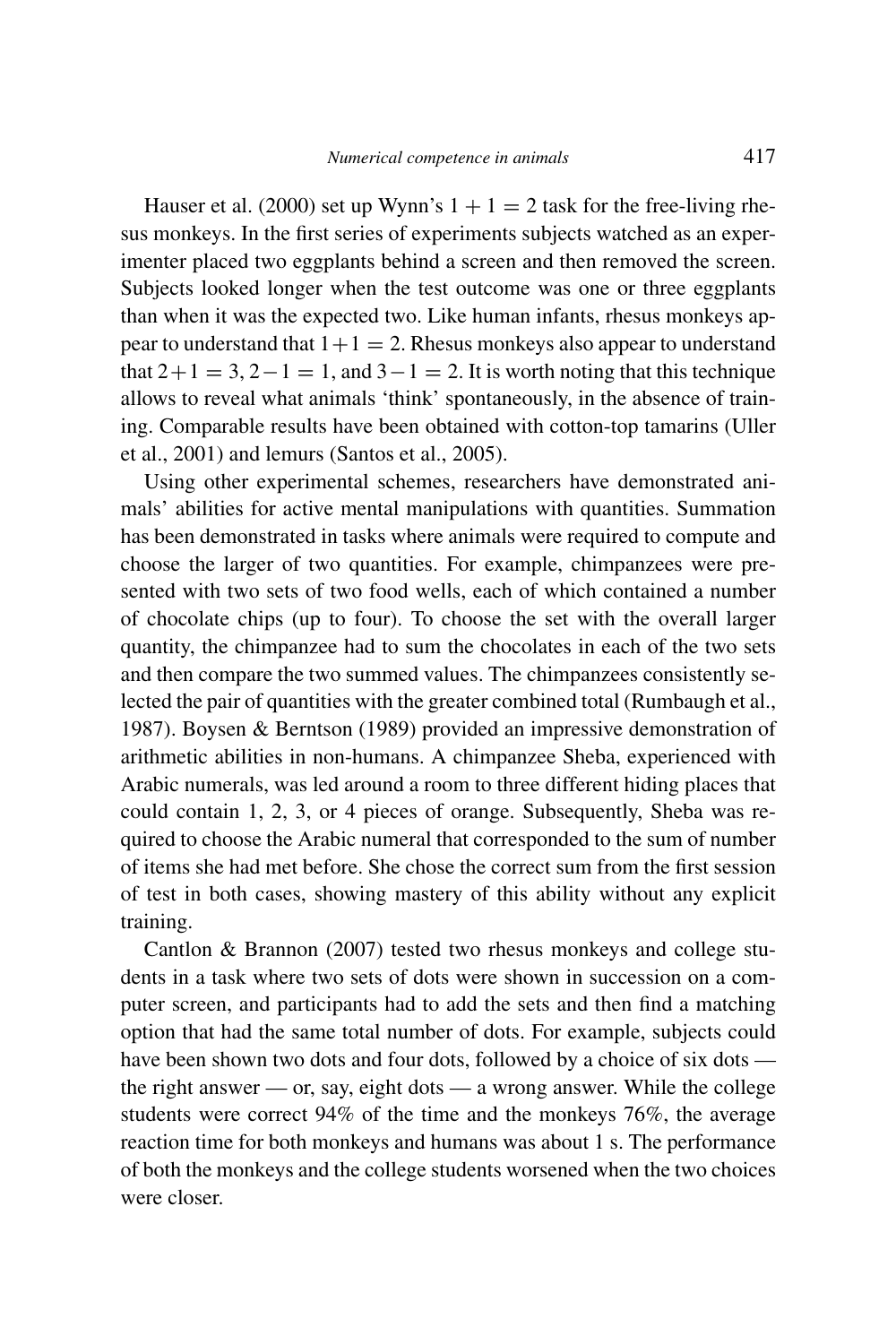In experiments of Adessi et al. (2007) capuchin monkeys (*Cebus apella*) appeared to be able to use tokens as symbols to represent and combine quantities in rather complex tasks. The experimental paradigm involved choices between various combinations of tokens A and B, worth one and three rewards (pieces of peanuts), respectively. Pay-off maximisation required making simple computations. In particular, in the first series of experiments capuchins were presented with choices between one token B and one to five tokens A. Four out of ten capuchins relied on a flexible strategy that allowed maximising their pay-off, i.e., they preferred one token B against one and two tokens A, and they preferred four or five tokens A against one token B. In the second series of experiments they had to choose between two tokens B and three to six tokens A; therefore, the value of each type of token needed to be summed with the value of tokens of the same type, and the sums obtained to be compared. Capuchins faced three new conditions (2B versus 4A, 2B versus 5A, and 2B versus 6A) interspersed with three familiar conditions (1B versus 5A, 1B versus 4A, and 1B versus 3A). In these conditions two out of six capuchins successfully performed summation over representation of quantities, which is similar to multiplication.

There are only a few studies on arithmetic skills beyond primates. For example, in experiments with pigeons Brannon et al. (2001) found that they are able to discern correct from incorrect outcomes of a subtraction task. Pigeons were required to compare a constant number with the number remaining after a numerical subtraction. The birds appeared to be able to subtract one set of light flashes from another and, subsequently, peck the estimated number of flashes that are left after subtraction. Pigeons successfully solved different tasks including '12  $-6$ '. The language-trained grey parrot Alex, able to quantify sets of 6 or fewer items by using English labels, was tested on tasks involving addition of quantities up to 6. He was, without explicit training, asked 'How many total X?' for two sequentially presented collections and required to answer with a vocal English number label. His accuracy suggested that his addition abilities are comparable to those of non-human primates and young children (Pepperberg, 2006).

Recent experiments on newly hatched domestic chicks (Rugani et al., 2010; Vallortigara et al., 2010) enable researchers to appreciate core components of animals' numerical cognition, that is, a set of building block systems that emerge early in ontogeny and show characteristic limits of domain and task specificity (sensu Spelke, 2000). Chicks were reared with five identical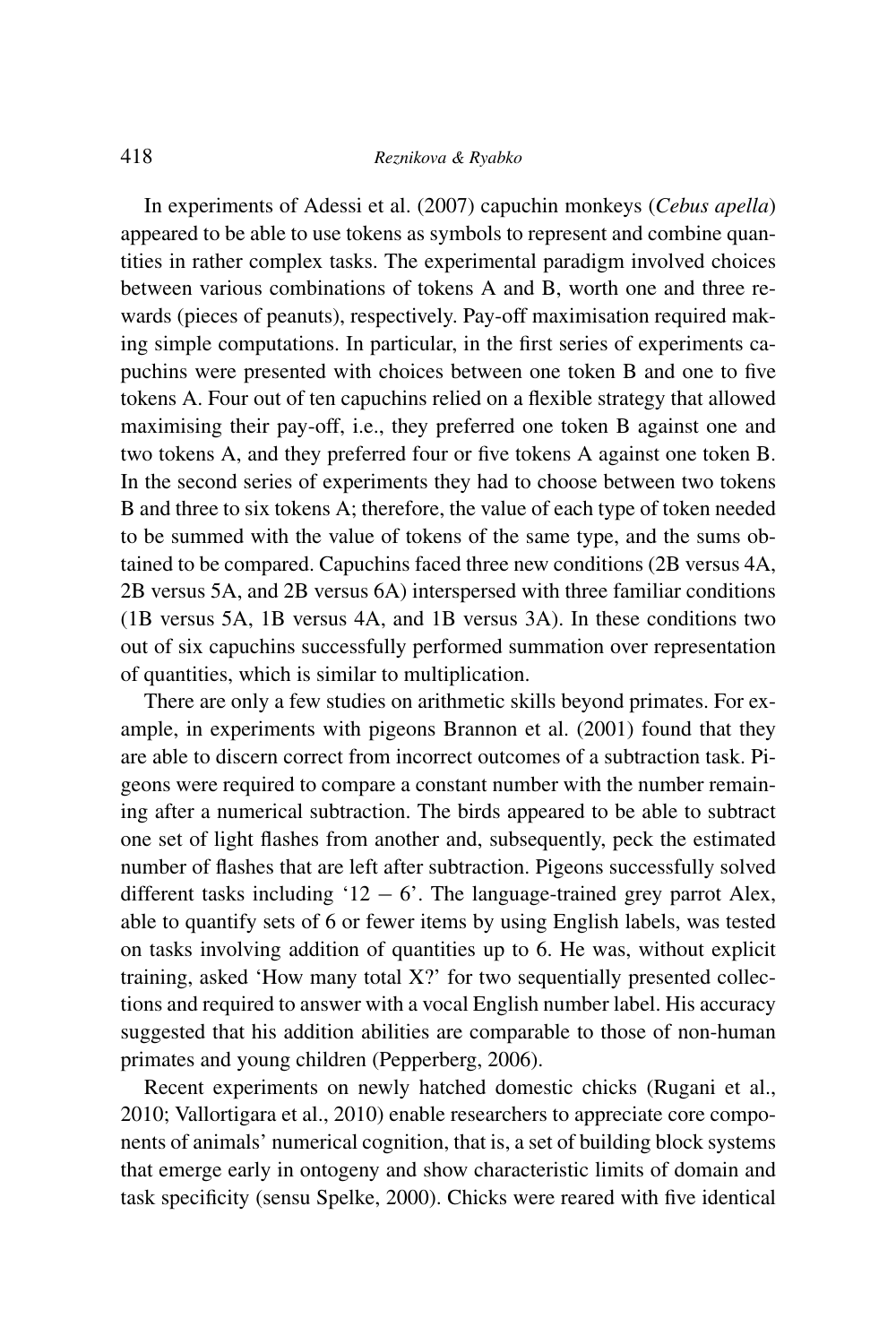objects (small balls). On days 3 or 4, chicks underwent free-choice tests in which two sets containing three and two balls disappeared (either simultaneously or one by one), each behind one of two opaque identical screens. Chicks spontaneously inspected the screen occluding the larger set. In the next experiment, after the initial disappearance of the two sets, some of the objects were visibly transferred, one by one, from one screen to the other. Thus, computation of a series of subsequent additions or subtractions of elements that appeared and disappeared, one by one, was needed in order to perform the task successfully. Chicks chose the screen, hiding the larger number of elements at the end of the event, irrespective of the directional cues provided by the initial and final displacements.

Thus, not only primates but some birds including newly hatched domestic chicks displayed the ability to add and subtract small numbers. In this context, it is worth of noting that demonstrating the animals' ability to simple arithmetic does not require demonstrating (as a prerequisite) their ability to count.

Overall, although many impressive results concerning sophisticated forms of numerical cognition in animals have been obtained, our knowledge is restricted by the use of artificial communicative systems elaborated specifically for communication with animals, or by the use of experimental paradigms for examining individual cognitive capacities in rather sophisticated situations of solving complex learning problems. In this respect, we encounter a methodological paradox. It is evident that in humans high levels of number-related skills are closely connected with the development of language. At the same time, all known experimental paradigms for studying numerical competence in animals do not exploit the phenomenon of close relations between intelligence, sociality and natural communication. Even in the honey bee studies mentioned above (Chittka & Geiger, 1995; Dacke & Srinivasan, 2008), cognitive capacities of these social insects have been tested individually, and the facilities of honey bees' extraordinary symbolic language were not included into the experimental schemes. In the next section of the review we will consider a principally different approach for studying numerical competence in animals, which harnesses their natural communication. The suggested experimental paradigm reveals ants' ability to elaborate a new code in order to optimise their messages. It is then shown that the usage of this new code has to be based on simple arithmetic operations.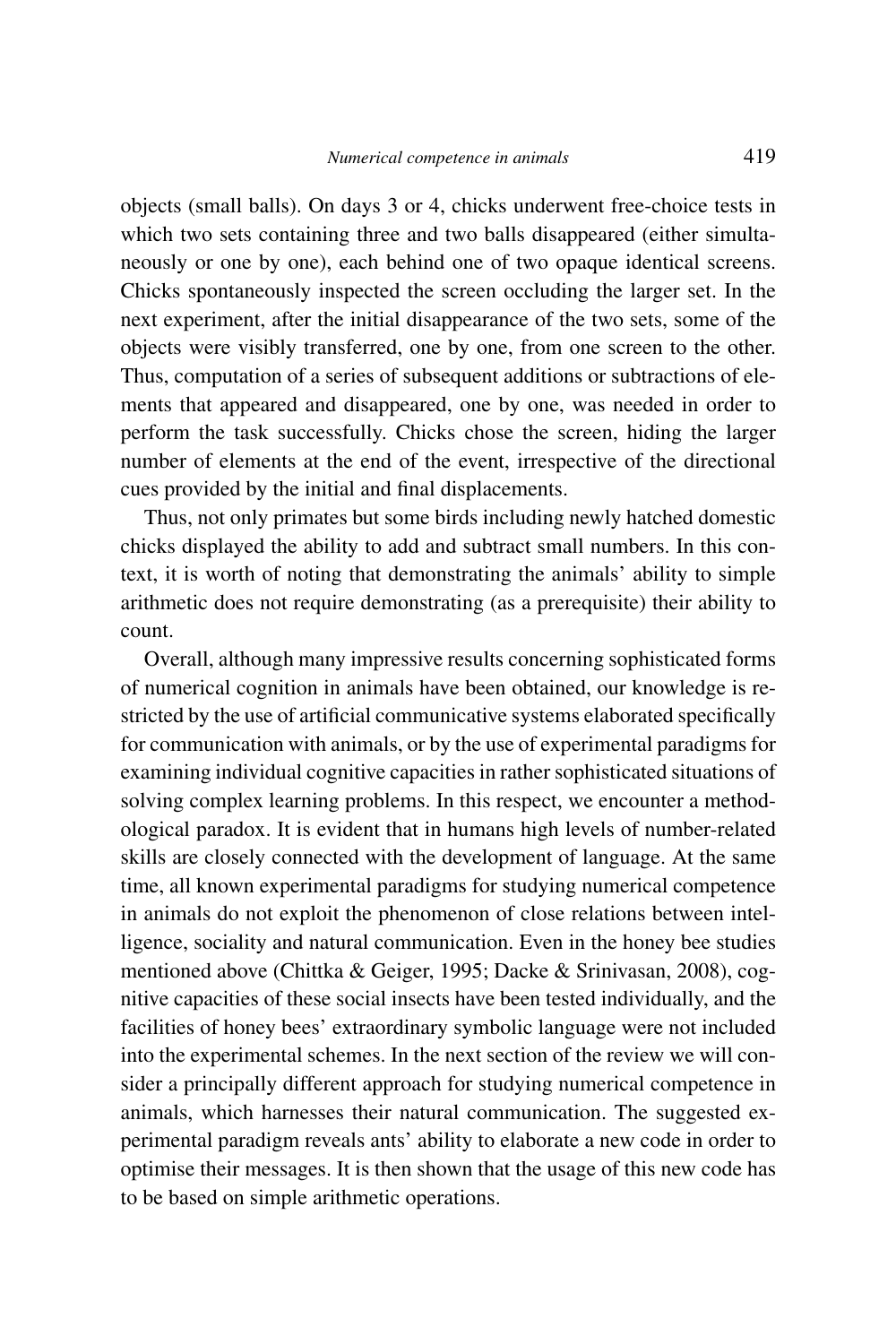## **4. An insight from ants: flexibility of communication as a basis for numerical competence**

The complexity of communication systems in animals is closely connected with their intelligence (Reznikova, 2007a). Ants can serve a good example because several highly social ant species (such as red wood ants) are able to pass exact information to their nest mates by means of distant homing (see review in Reznikova, 2007b, 2008). Distant homing here means that messages about remote events come from the scouting individual, without other cues such as scent trail or direct guiding. The classic example of distant homing is the honey bee Dance Language (von Frisch, 1967). Distant homing in ants was firstly discovered in *Formica polyctena* Foerster (Reznikova & Ryabko, 1994) belonging to red wood ants species. This group of highly social ant species is characterised by a complex system of division of labour among workers (Dobrzanska, 1959; Rosengren, 1977). Later, the existence of a system of task allocation basing on team fidelity and individual recognition was demonstrated (Reznikova & Ryabko, 1994; Reznikova, 2007a,b). We suggest that this system distinguishes highly social group-foraging ant species from many other ant species with more simple foraging systems, where worker allocation to tasks is unrelated to their ability to perform them (for reviews, see Hölldobler & Wilson, 1990; Dornhaus, 2008). It turned out that distant homing in red wood ants is based on a scout-foragers recruitment system: ants work in constant teams for many days, and a scout shares the information about the discovered food only with members of its team (for review, see Reznikova, 2008).

The experimental paradigm for studying ants' numerical competence using their own communication skills is based on the information-theoretic approach (Reznikova & Ryabko, 1994, 2001; Ryabko & Reznikova, 1996, 2009). The main idea of this approach is that experimenters force animals to transfer a predetermined quantity of information to each other, and then measure the duration of time spent by subjects for the transmission of this information. Comparing time durations required for information transfer in different situations, one can reason about certain key characteristics of the communication system under study. We suppose that this approach is applicable not only to ants but to other highly social animals.

In the described experiments scouting ants actively manipulated with quantities, as they had to transfer to foragers in a laboratory nest the information about which branch of a 'counting maze' they had to go to in order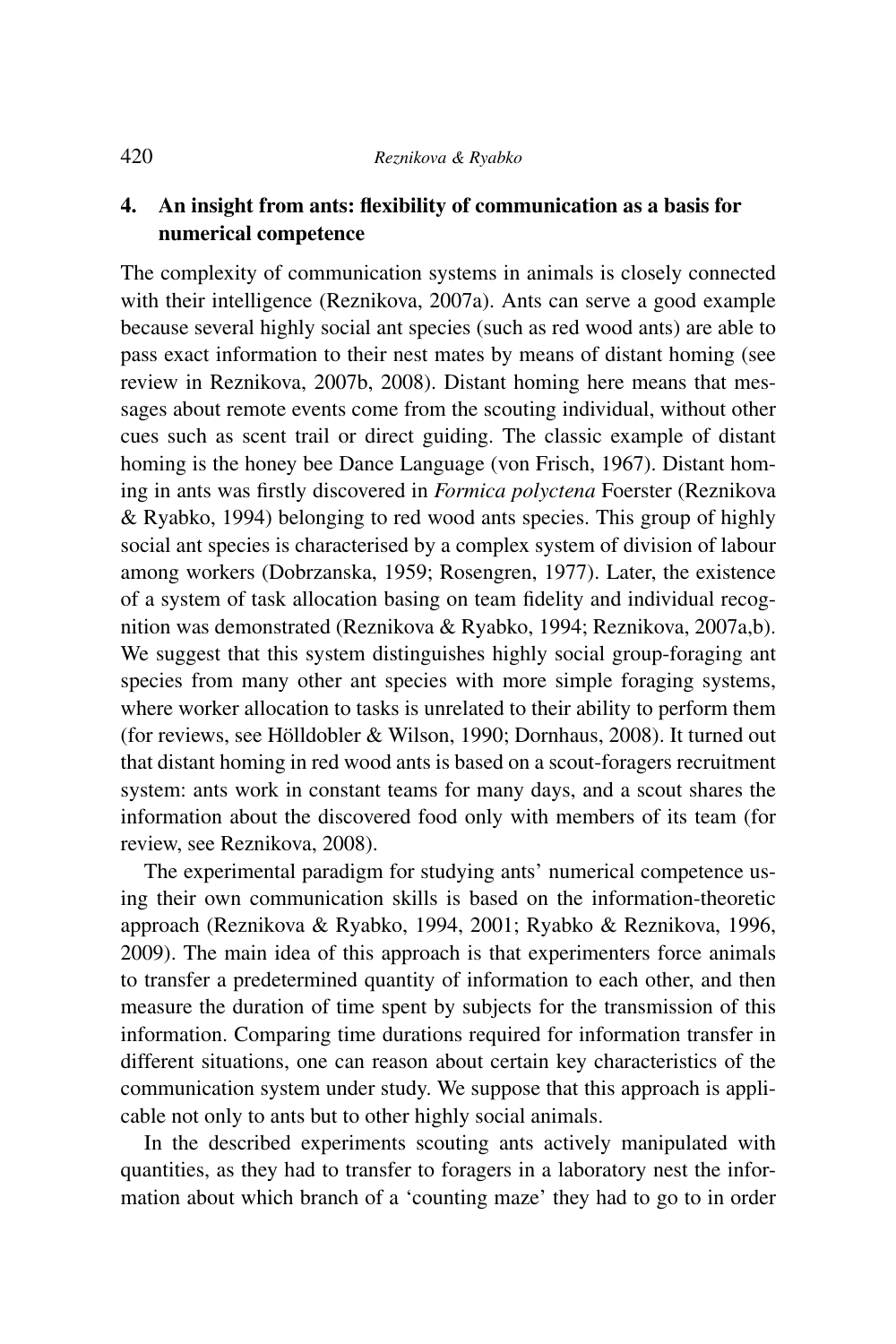

Figure 1. The comb-like set-ups for studying numerical competence in ants: a vertical trunk, a horizontal trunk and a circle.

to obtain syrup. 'Counting maze' is a collective name for several variants of set-ups. The first variant of the counting maze is a comb-like set-up consisting of a long horizontal plastic trunk with 25–60 equally spaced plain plastic branches, each of them 6 cm in length (Figure 1).

Each branch ended with an empty trough, except for one filled with syrup. Ants came to the initial point of the trunk over a small bridge. The second variant is a set-up with 60 vertically aligned branches. In order to test whether the time of transmission of information about the number of a branch depends on its length as well as on the distance between the branches, one set of experiments was carried out on a similar vertical trunk in which the distance between the branches was twice as large, and the branches themselves were three times and five times longer (for different series of trials). The third variant was a circular trunk with 25-cm-long branches.

Ants were housed in a laboratory arena divided into two parts, one containing a plastic nest with a laboratory ant colony and the other containing one of the variants of the counting maze. The laboratory colonies consisted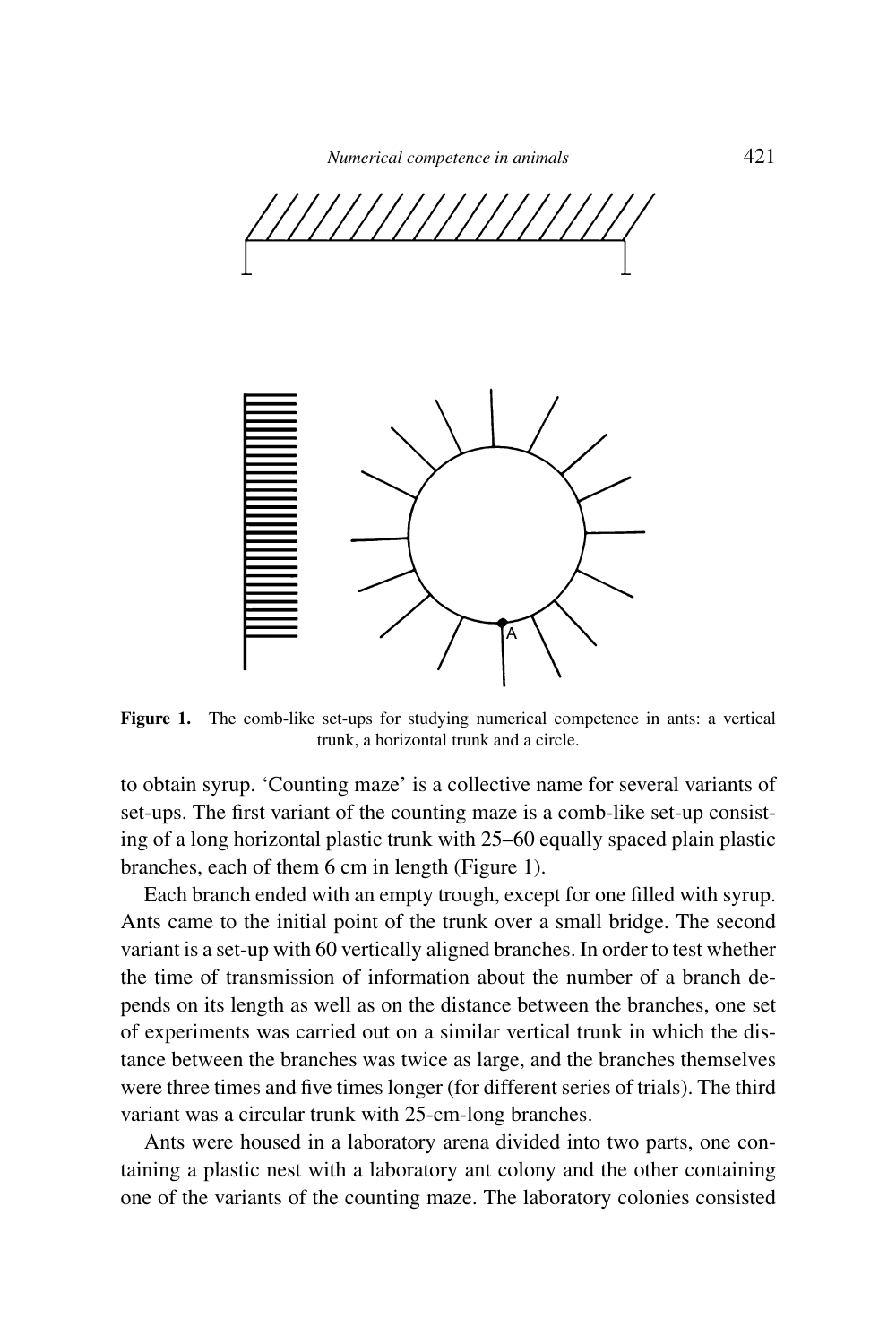of about 2000 individuals each. All actively foraging ants were individually marked with coloured paint. Each series of experiments was preceded by the run-up stage consisting of familiarization trials. In order to force a scout to transfer the information about food to its nest mates the experimenters showed it the trough containing syrup (placing the scout directly on the trough) and then let it return to the nest. The time, which the scouting ants spent on the information contacts with their teams in order to transfer the information about which 'branch' contained the feeder, was measured (in seconds). The information contact included fast movements of antenna and legs, what myrmecologists call 'antennal code' after Wasmann (1899) who first hypothesized that ants can use this way of information transmission for distant homing. The duration of each information contact in the described experiments was considered to begin when the scout touched the first forager ant, and to end when the first two foragers left the nest for the maze. After allowing it to contact the foragers within the nest, the scout was removed and isolated for a while, so that the foragers had to search for the food by themselves, without their guide (for details, see Reznikova, 2008).

The experiments were devised so as to eliminate all possible ways for the members of each foraging team to find the goal, except by an information contact with their scout. The set-up was replaced with a fresh one, with all troughs filled with water, while the scout was in the nest; if the foraging team reached the correct branch in a compact group, then the water-filled trough was replaced with a one with syrup. It is worth noting that in these series of experiments ants had to face a rather complex life-or-death task: they could obtain food only in the maze and only once every 2–3 days.

## *4.1. The ants' ability to transfer information about numbers of objects*

The findings described below concerning number-related skills in ants are based on comparisons of duration of information contacts between scouts and foragers that preceded successful trips by the foraging teams. Two laboratory colonies of red wood ants *F. polyctena*, were used in this set of experiments. In total, 32 scout-foragers teams worked in three kinds of set-ups. The teams left the nest after they were contacted by scouts and moved towards the trough by themselves on 152 trials. In 117 cases the team immediately found the correct path to the trough. In the remaining cases, ants came to the empty troughs, and began looking for food by checking neighbouring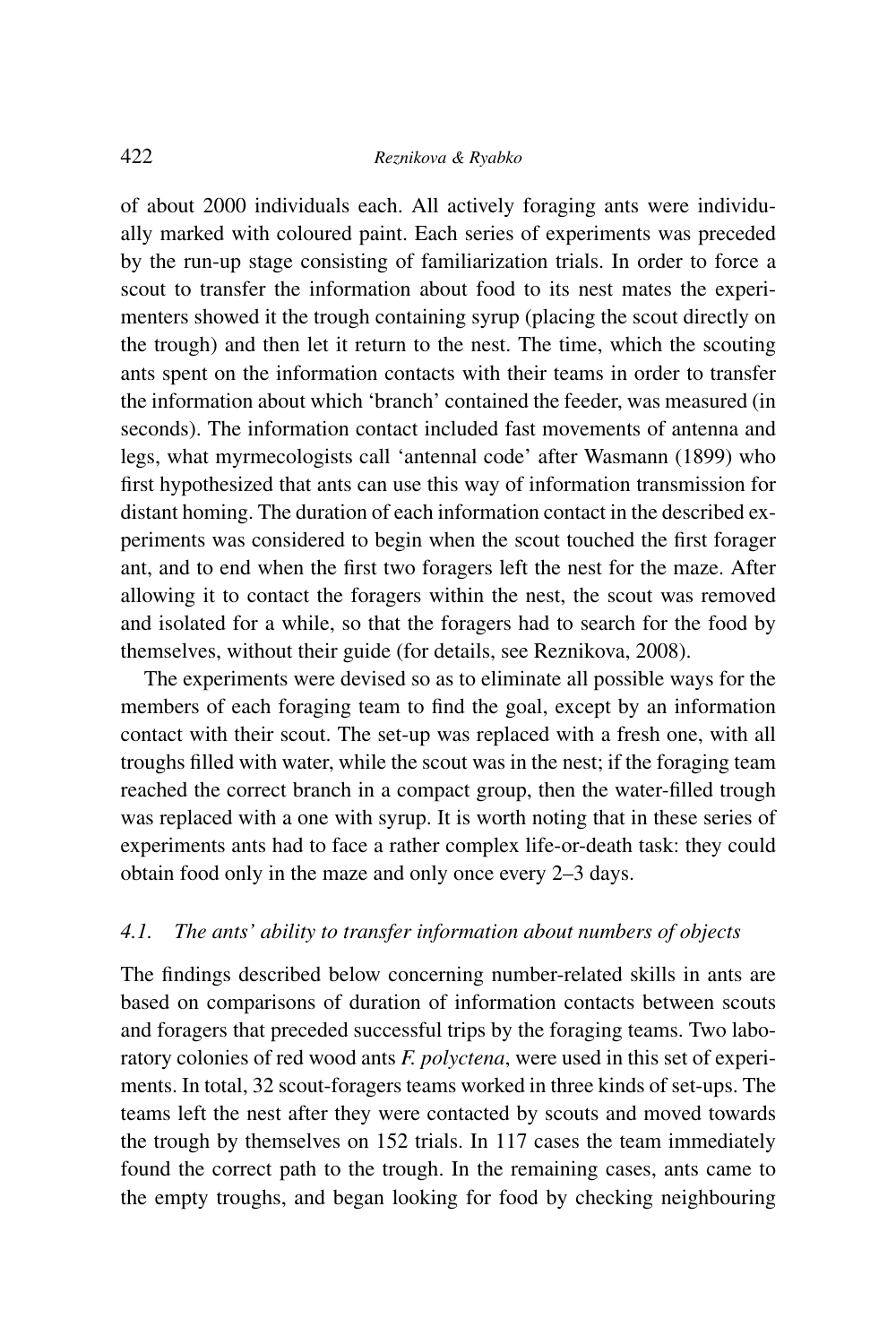branches. It was proofed statistically that the success ratio which was obtained experimentally could only be explained by information transmission from the scouts. In addition, in control experiments ants, including scouts placed in the set-up, without information on which trough contained food usually failed to find the food, even though they actively searched for it.

It turned out that, when the rewarded branch was randomly selected by the experimenters, the relation between the number of the branch (*i*) and the duration of the contact between the scout and the foragers (*t*) was well described by the equation  $t = ai + b$  (where *a* and *b* are constant) for different set-ups which were characterised by different shapes, distances between the branches and lengths of the branches. The parameter *b* is introduced, since ants can transmit information not related directly to the task, for example, the additional signal 'food'. Besides, it is not ruled out that a scout ant transmits, in some way, the information on its route to the nest, using acoustic or some other means of communication. In this context, it is important that the route from the maze to the nest on the arena was in all experiments approximately the same. Being highly motivated, scouts hurried on to the nest in a beeline and, therefore, the time before they made antennal contact with the foragers in the nest, which the scout could hypothetically use for message transmission, was approximately the same and did not depend either on the lengths of the branches or on other features of set-ups. The values of parameters *a* and *b* appeared to be close for all set-ups, and did not depend on their physical characteristics. The correlation coefficient between *t* and *i* was high for different kinds of counting mazes. In turn, it proves the hypothesis that that the connection between  $t$  and  $i$  is close to linear (see details in Ryabko  $\&$ Reznikova, 2009).

The likely explanation of the results concerning ants' ability to find the 'right' branch is that they can evaluate the number of the branch in the sequence of branches in the maze and transmit this information to each other. Presumably, a scout could pass messages not about the number of the branch but about the distance to it or about the number of steps and so on. What is important is that even if ants operate with distance or with the number of steps, this shows that they are able to use quantitative values and pass on exact information about them.

It is worth to note that, in other series of experiments made by a similar procedure with five colonies of *F. polyctena*, these ants were demonstrated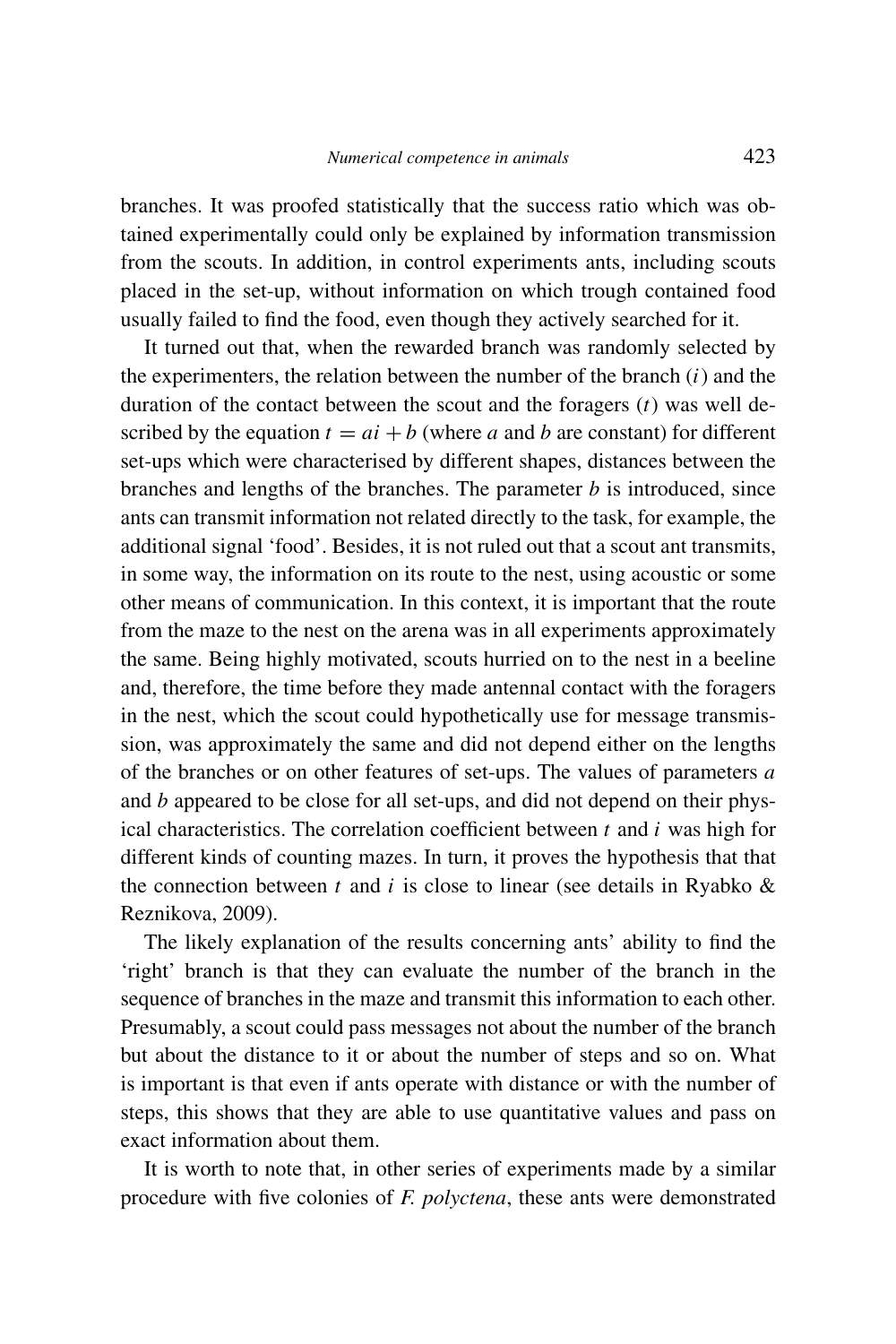as being able to transmit information on the ordinal number of a given sidebranch in a linear maze (a 'lattice' set-up) and on the numerical coordinates in a grid-type maze of a node (a 'globe' set-up). The results of these experiments showed that the ants are able to memorise and transmit information regarding the location of the goal on the plane or on the globe surface (Reznikova & Ryabko, 2001).

All these data based on the analysis of the time spent by ants for transmitting the coordinates of objects in different situations enable us to conclude that these insects can encode and transmit information about quantitative parameters of objects.

As in the experiments with other species (described in the first part), in ants it was only proto-counting that was established, since adherence to all of the five principles of counting listed by Gelman & Gallistel (1978) was not demonstrated.

#### *4.2. The ants' ability to add and subtract small numbers*

The experimental paradigm of studying ants' 'arithmetic' skills is based on a fundamental idea of information theory, which is that in a 'reasonable' communication system the frequency of usage of a message and its length must correlate. The informal pattern is quite simple: the more frequently a message is used in a language, the shorter is the word or the phrase coding it. Professional slang, abbreviations, etc. can serve as examples. This phenomenon is manifested in all known human languages as well as in technical systems of information transmission.

The main experimental procedure was similar to other experiments with counting mazes (Reznikova & Ryabko, 2000; Ryabko & Reznikova, 2009). In various years four colonies of red wood ants were used. The scheme of the experiments is as follows. Ants were offered a horizontal trunk with 30 branches. Each experiment was divided into three stages, and at each of them the regularity of placing the trough with syrup on branches with different numbers was changed. At the first stage, similarly to the previous set of experiments, the branch containing the trough with syrup was selected randomly, with equal probabilities for all branches. So the probability of the trough with syrup being placed on a particular branch was 1*/*30. Thus, the first stage of the 'arithmetic' experiments did not differ from 'counting' experiments described above. At the second stage two 'special' branches A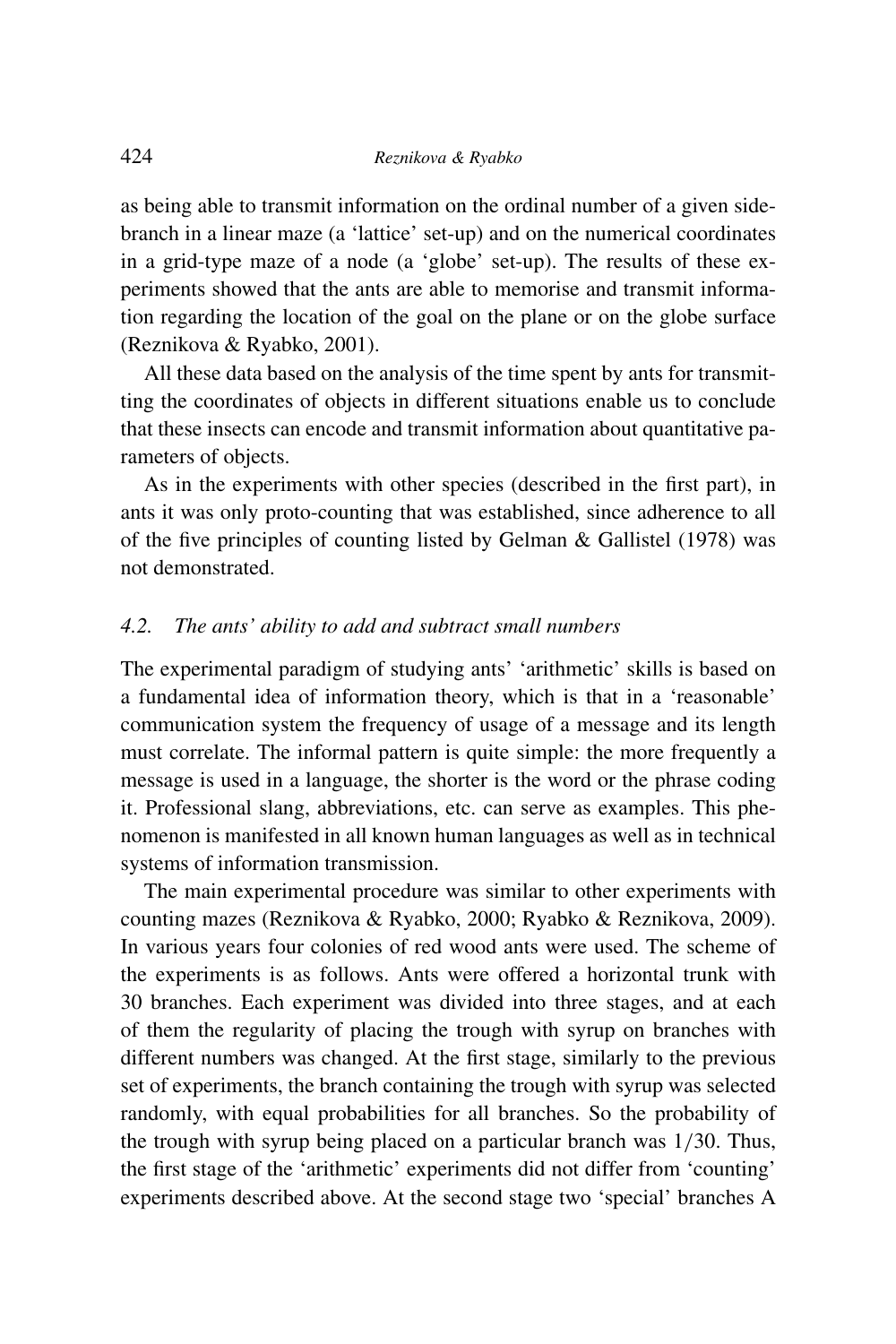and B were chosen  $(N 7$  and N 14; N 10 and N 20; and N 10 and N 19 in different years) on which the trough with syrup was placed much more frequently than on the rest of the branches: with the probability 1*/*3 for 'A' and 'B', and 1*/*84 for each of the other 28 branches. In this way, two 'messages' to be transmitted, namely, 'the trough is on branch A' and 'the trough is on branch B', had a much higher probability than the remaining 28 messages. In one series of trials we used only one 'special' point A (the branch N 15). On this branch the food appeared with the probability of 1*/*2, and 1*/*58 for each of the other 29 branches. At the third stage of experiments the number of the branch with the trough was again chosen at random.

Now let us consider the relationship between the time which the ants spent to transmit the information about the branch containing food, and its number (for details, see Ryabko & Reznikova, 2009). The information obtained at the first and third stages of the experiments are shown on the graph (Figure 2) in which the time of the scout's contact with foragers (*t*) is plotted against the number  $(i)$  of the branch with the trough. At the first stage



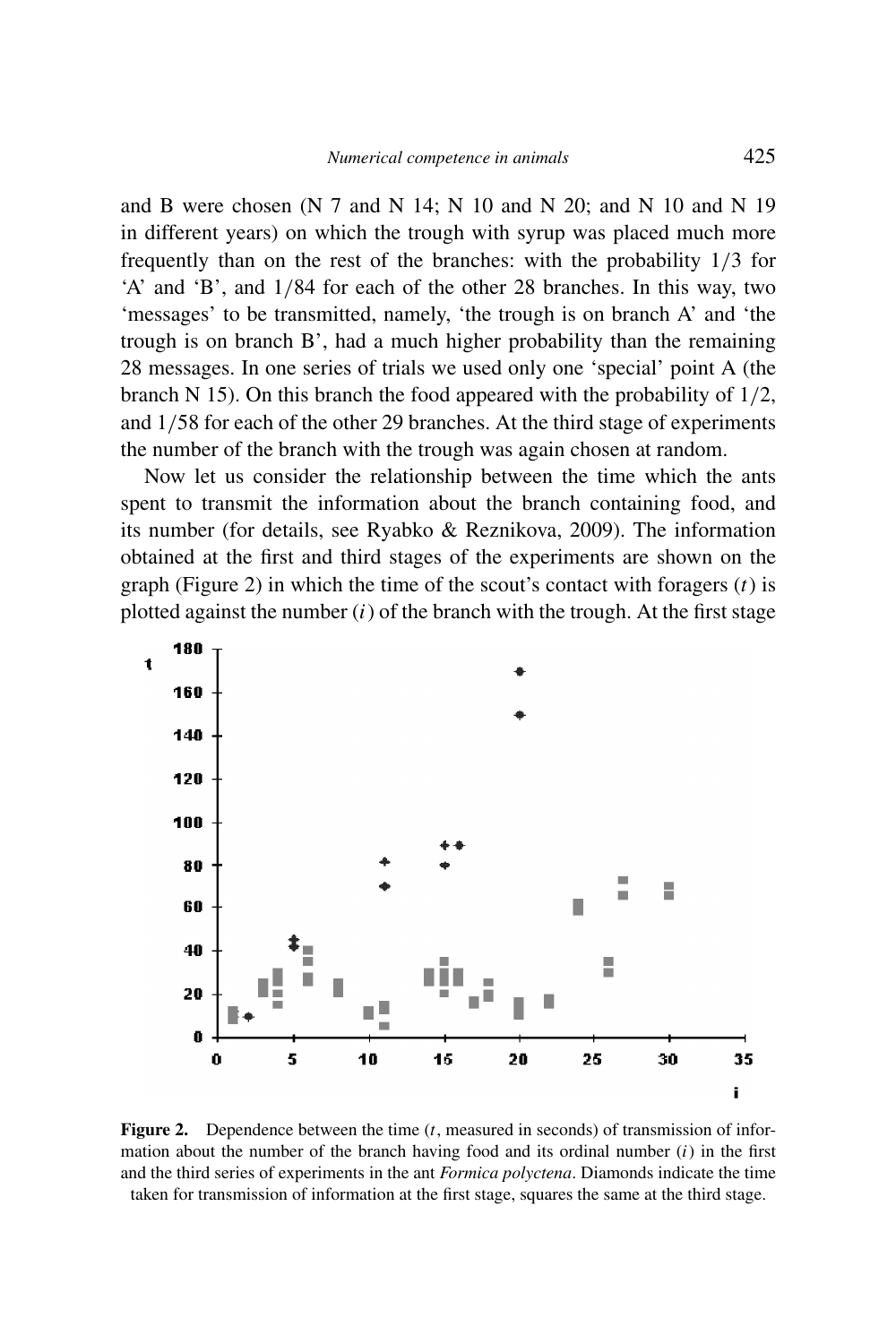the dependence is close to linear. At the third stage, the picture was different: first, the information transmission time was very much reduced, and, second, the dependence of the information transmission time on the branch number is obviously non-linear: a depression can be seen in the vicinities of the 'special' points (A and B). So the experimental data demonstrate that the patterns of the dependence between the time of information transmission and the index number of the food-containing branch at the first and third stages of experiments are considerably different. Moreover, in the vicinities of the 'special' branches, the time taken for transmission of the information about the number of the branch with the trough is, on the average, much shorter. For example, in the first series, at the first stage of the experiments the ants took 70–82 s to transmit the information about the fact that the trough with syrup was on branch  $N$  11, and  $8-12$  s to transmit the information about branch N 1. At the third stage it took 5–15 s to transmit the information about branch N 11 (nearest to the 'special' branch N 10). These data enable us to suggest that the ants have changed the mode of presenting the data about the number of the branch containing food.

The statistical analysis of the results (for details, see Ryabko & Reznikova, 2009) supports the hypothesis that at the third stage of the experiment the time of transmission of a message about the number of the branch is shorter when this branch is close to either of the special ones. Our interpretation is that at this stage of the experiment the ants used simple additions and subtractions, achieving economy in a manner reminiscent of the human numerical system. Note that when using numerical systems, people have to perform simple arithmetical operations, for example,  $13 = 10 + 3$ . It is particularly obvious in Roman numerals, for example,  $VII = V + II$ .

Let us now consider ants' arithmetic skills in more details. Analysis of the time duration of information transmission by the ants raises the possibility that at the third stage of the experiments the scouts' messages consisted of two parts: the information about which of the 'special' branches was the nearest to the branch with the trough, and the information about how many branches away is the branch with the trough from a certain 'special' branch. Informally, the ants were forced to develop a new code based on simple arithmetic operations, that is, to perform an operation similar to passing the 'name' of the 'special' branch nearest to the branch with the trough, followed by the number which had to be added or subtracted in order to find the branch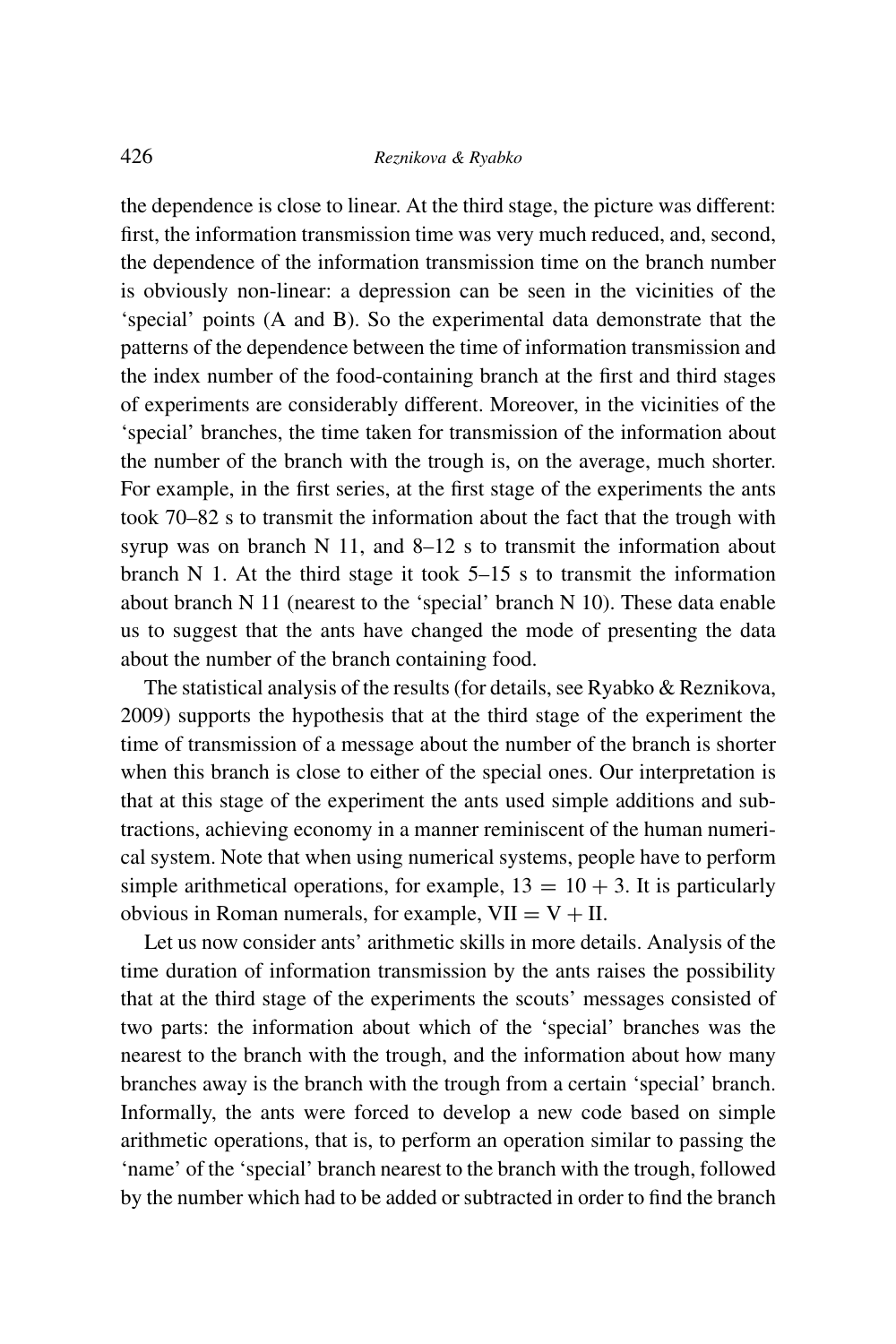with the trough. A good illustration here is that ants spend, for example, 25– 30 s to transmit the message 'a trough is on the branch 4' at the first stage of the experiment, and they spend the same time to transmit a message that says 'a trough is on the forth branch after the branch 10' at the third stage. That ant teams went directly to the 'correct' branch enables us to conclude that they performed correctly whatever 'mental' operation was to be made.

Let us show that the mental operations that the scouts had to perform can be considered the operations of addition and subtraction. Indeed, we have shown that what the scout had to do was to transmit the name of one of the 'special' branches plus the directions (how many branches backwards or forwards) from this special branch. However, in these experiments the 'special' branches could only be referred to by their numbers. That is, there was no possibility to associate some visual (olfactory, etc.) mark with them. In the absence of any such mark, what scout had to do when placed on, say, the branch 17, when the branch 20 was 'special', was to calculate correctly that 17 is 3 branches away from 20 (the 'special' one). In other words, it had to perform subtraction. Similarly, when placed on the branch (say) 23, the scout had to correctly compute that this branch is 3 branches away from the 'special' branch 20, which, in the absence of any mark on the branch 20, requires addition.

The foragers then had to correctly interpret this information, which does not necessarily mean that they have actually performed exactly the same mental operation. For example, if the information from the scout was of the form '20 + 3', then the foragers could, when passing the branch 20, start 'counting' to 3 to reach the target. This does not require performing the operation of addition.

The obtained results also demonstrate that red wood ants possess a communication system that has a great degree of flexibility. Until the frequencies with which the food was placed on different branches started exhibiting regularities, the ants were 'encoding' each number *i* of a branch with a message of length proportional to *i*. Subsequent changes of the code in response to special regularities in the frequencies are in line with one of the basic information-theoretic principles that states that in an efficient communication system the frequency of use of a message and the length of the message are related. The complexity and flexibility of ants' communication can be considered an evidence of their intelligence.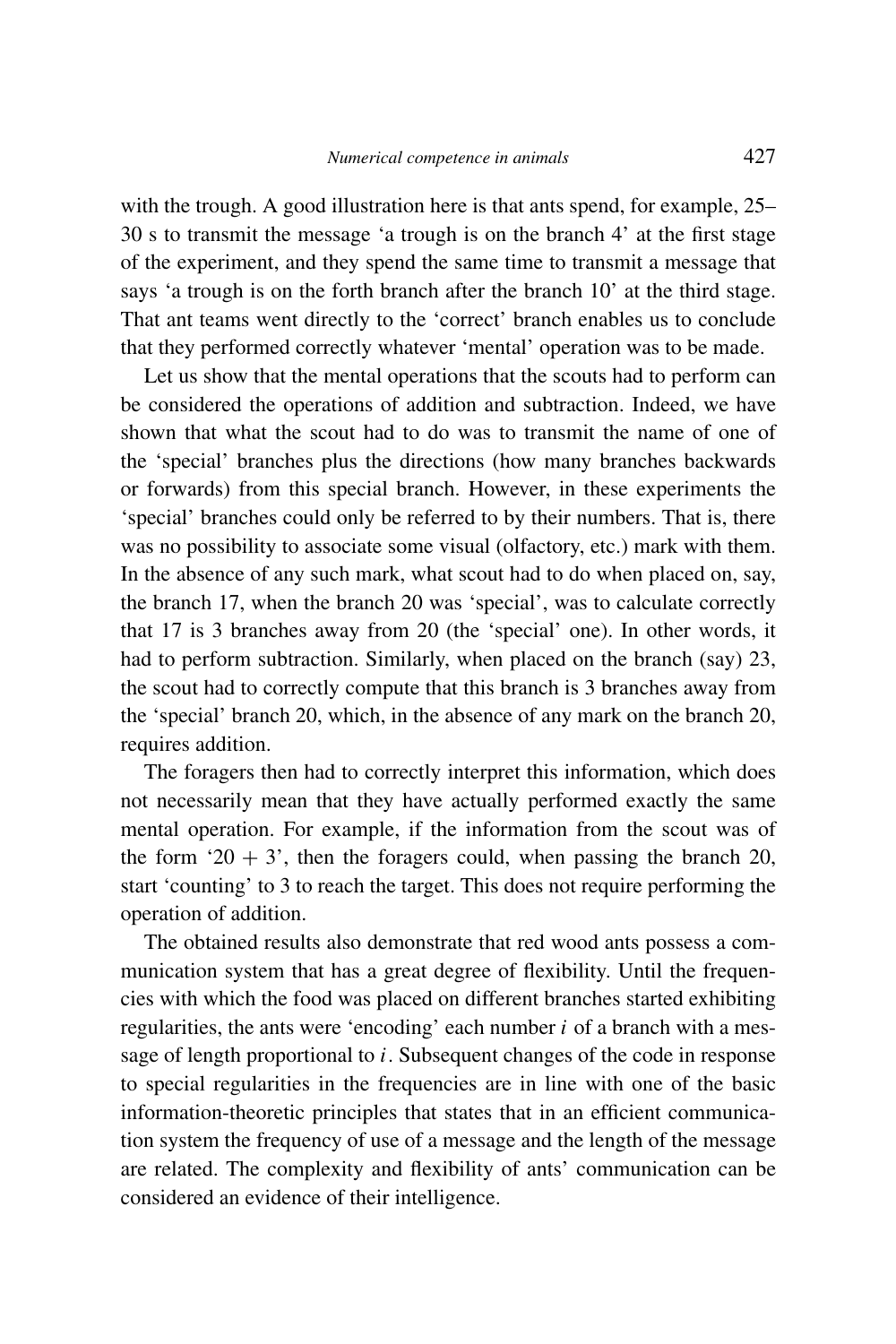#### **5. Conclusion**

Apparently, the fact that different forms and elements of numerical competence are spread across a wide variety of species, both vertebrate and invertebrate, as well as that these abilities emerge early in ontogeny, support the idea of evolutionary psychology inspired by Darwin (1871a,b) that the human mind is a collection of special-purpose mechanisms, each shaped by evolution to perform a particular function. A huge body of experimental data includes demonstrations of animals' abilities to count, to understand numerical information and to perform simple arithmetic operations. Not only primates but also ants, honey bees, pigeons, and even newly hatched domestic chicks demonstrate some forms of numerical competence. More simple (but also cognitively demanding) forms of quantity judgement, such as relative numerousness judgements, estimation and subitising have been revealed in a variety of species, from beetles, fish and salamanders to rodents, dogs, cats, horses, elephants and primates.

There is much work to be done to extend our understanding of whether at least some species share advanced characteristics of numerical cognition with humans, or whether animals think about the quantitative parameters of the world in a way radically different from ours. Although our knowledge about advanced forms of animal numerical competence have been much enlarged by applying new experimental paradigms and elaborating new concepts, we are still far from having an integrative measure of animal numerical competence. New approaches are needed, and in this aspect the insight from ants is indicative.

The information-theoretic experimental paradigm described in this review has been used to show that members of highly social ant species are able to pass information about numbers of objects (at least within 30), and, moreover, they can add and subtract small numbers and use these operations for optimising their messages. The scheme of the experiments is based on the information-theoretic idea that in a 'reasonable' communication system the frequency of usage of a message and its length must correlate. Facing a new task in which a food source appeared on a 'special' branch of a counting maze much more frequently than on other ones, scouting ants were forced to develop a new code based on arithmetic operations.

The obtained results do not mean that within the animal kingdom ants possess outstanding cognitive skills. First, it is likely that these cognitive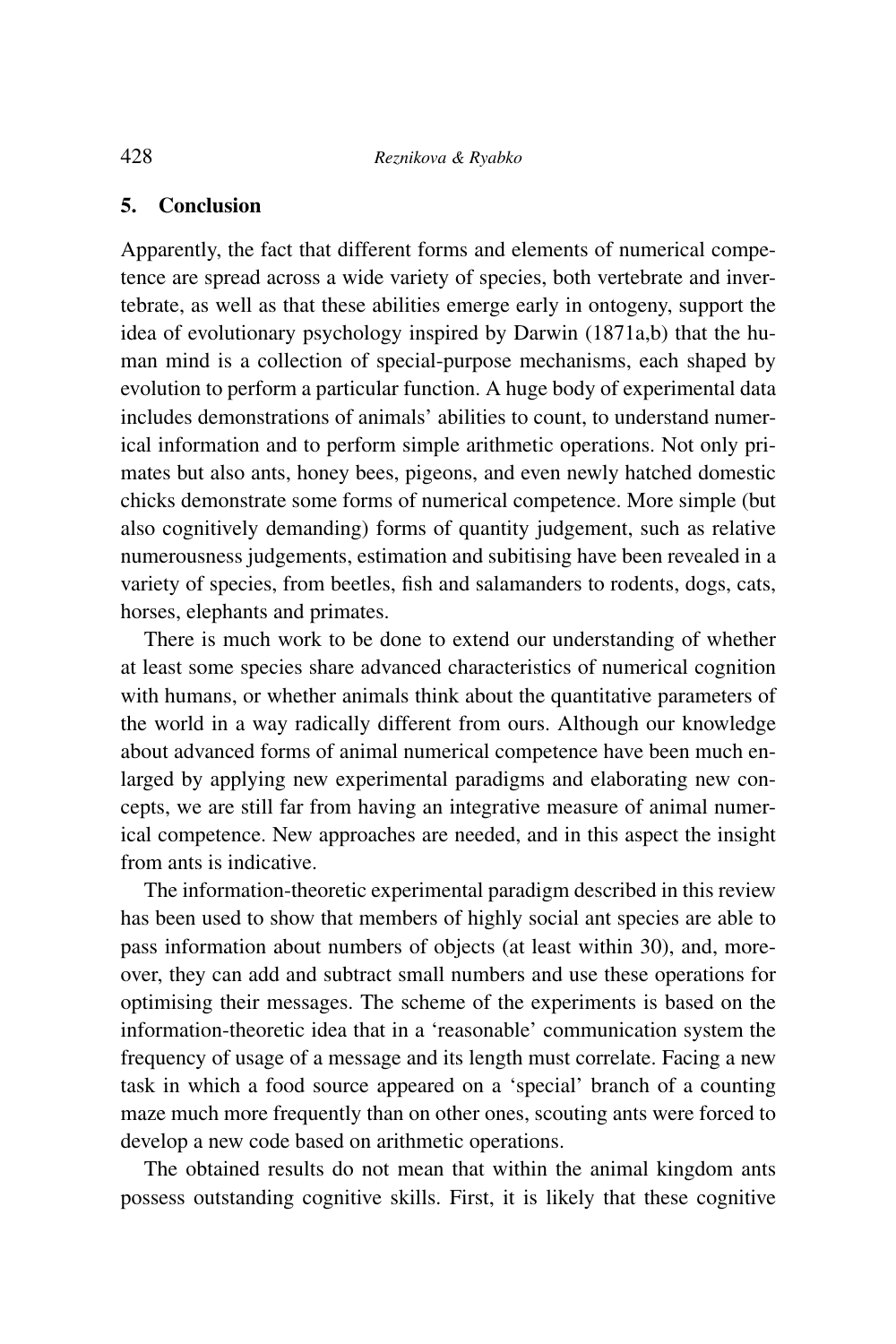abilities lie within a narrow domain of ants 'species genius' and concern their complex and flexible communication system which has much in common with the honey bee 'Dance Language' and serves for transferring information about food. Second, which is particularly important, the described situation is, as far as we know, the first case when animals' own communicative means are used for studying their numerical cognition. The experimental paradigm based on the information-theoretic approach does not require the subjects to solve any artificial learning problems, such as learning intermediary languages, or even learning to solve multiple-choice problems. The main principle of this scheme of experiments is to force animals to transfer a piece of information known exactly to the researchers, and to measure and analyse the time of information transmission.

It can be suggested that the scheme of experiments used to study ants' numerical competence can be directly used on other animals, including mammals, and, in particular those whose intellectual abilities are most studied the chimpanzees. Using this scheme on such animals as chimpanzees would require the use of cooperative tasks. For example, two subjects can be involved, one of which is shown the food source, but has to communicate its location to the other, in order for both of them to get it. The food can be placed in one out of (say) 20 containers, which play the same role as the branches of the comb-like maze in the experiments with ants. The numerical abilities of the subjects can then be studied by analysing the time the first subject (that has seen the food) spends on transferring the information on its location to the other, exactly as in the experiments with ants.

Therefore, we suggest that the use of communication systems of highly social animals and application of ideas of information theory can open new horizons for studying numerical competence in non-human animals.

#### **Acknowledgements**

Research was supported by Russian Foundation for Basic Research (grants 11-04-00536 and 09-07-00005), by the Scientific Program 'Biological Diversity' of the Presidium of Russian Academy of Science (grant No. 26.6), and by the Program of cooperative investigations of SB RAS and third parties (grant No. 112). We thank two anonymous reviewers for their useful comments which helped a lot to improve the paper, and the Review Editor Maaike Maron Kempes for her kind assistance. Our special thanks to Daniil Ryabko for his fruitful comments.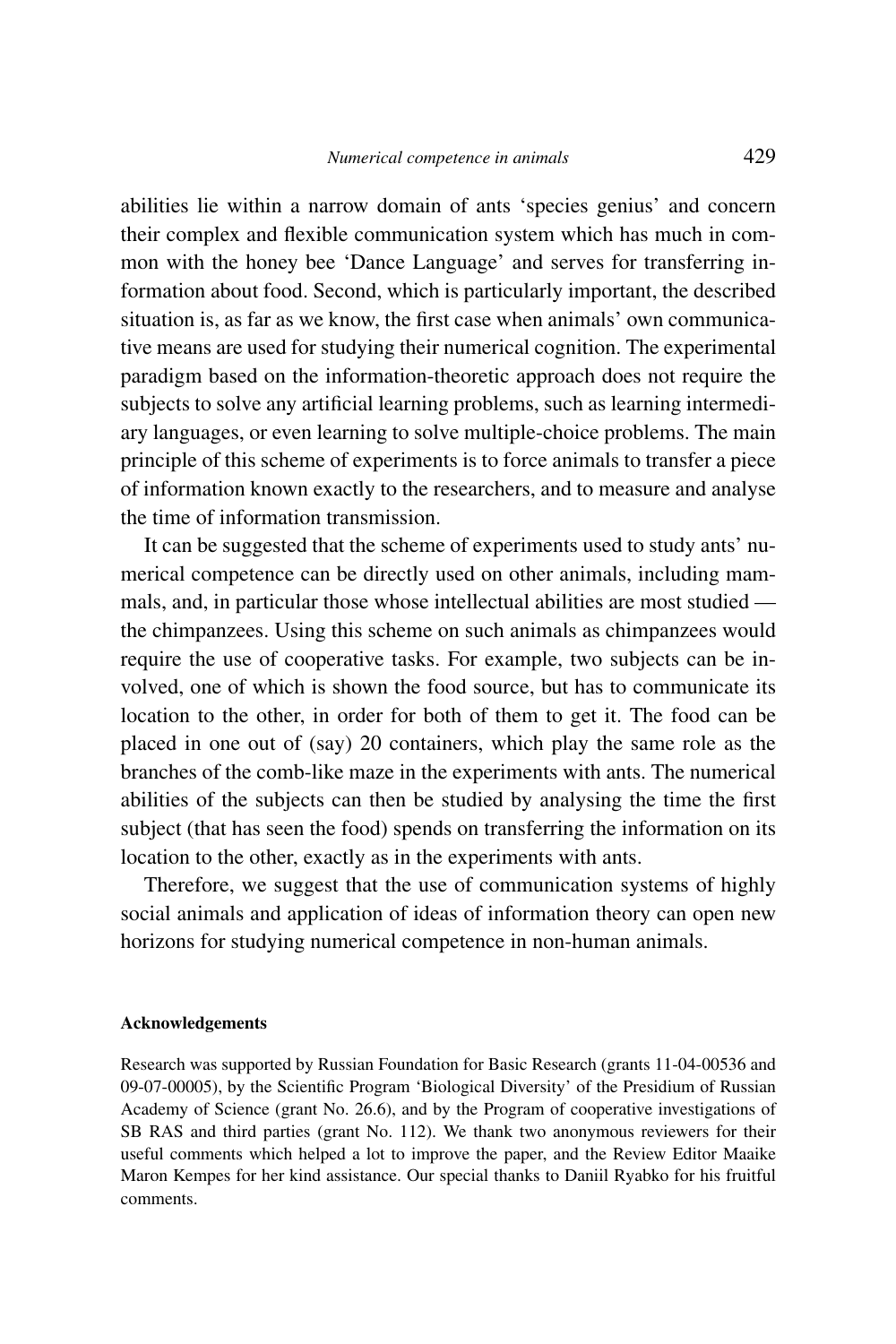#### **References**

- Addessi, E., Crescimbene, L. & Visalberghi, E. (2007). Do capuchin monkeys (*Cebus apella*) use tokens as symbols? — Proc. Roy. Soc. Lond. B: Biol. 274: 2579-2585.
- Agrillo, C., Dadda, M., Serena, G. & Bisazza, A. (2008). Do fish count? Spontaneous discrimination of quantity in female mosquitofish. — Anim. Cogn. 11: 495-503.
- Anderson, U.S., Stoinski, T.S., Bloomsmith, M.A., Marr, M.J., Smith, A.D. & Maple, T.L. (2005). Relative numerousness judgment and summation in young and old western lowland gorillas. — J. Comp. Psychol. 119: 285-295.
- Banerjee, K., Chabris, C.F., Lee, J.J., Johnson, V.E., Tsao, F. & Hauser, M.D. (2009). General intelligence in another primate: individual differences across cognitive task performance in a New World monkey (*Saguinus oedipus*). — PloS ONE 4: 58-83.
- Beran, M.J. (2007). Rhesus monkeys (*Macaca mulatta*) succeed on a computerized test designed to assess conservation of discrete quantity. — Anim. Cogn. 10: 37-45.
- Beran, M.J. (2008). Capuchin monkeys (*Cebus apella*) succeed in a test of quantity conservation. — Anim. Cogn. 11: 109-116.
- Beran, M.J. (2009). Chimpanzees as natural accountants. Human Evol. 24: 183-196.
- Beran, M.J. (2010). Chimpanzees (*Pan troglodytes*) accurately compare poured liquid quantities. — Anim. Cogn. 13: 641-649.
- Beran, M.J., Evans, T.A., Leighty, K.A., Harris, E.H. & Rice. D. (2008). Summation and quantity judgments of sequentially presented sets by capuchin monkeys (*Cebus apella*). — Am. J. Primatol. 70: 191-194.
- Beran, M.J., Rumbaugh, D.M. & Savage-Rumbaugh, E.S. (1998). Chimpanzee (*Pan troglodytes*) counting in a computerized testing paradigm. — Psychol. Rec. 48: 3-20.
- Boysen, S.T. (1993). Counting in chimpanzees: nonhuman principles and emergent properties of number. — In: The development of numerical competence: animal and human models (Boysen, S.T. & Capaldi, E.J., eds). Lawrence Erlbaum Associates, Hillsdale, NJ, p. 39-59.
- Boysen, S.T. & Berntson, G.G. (1989). Numerical competence in a chimpanzee (*Pan troglodytes*). — J. Comp. Psychol. 103: 23-31.
- Boysen, S.T., Berntson, G.G., Hannan, M.B. & Cacioppo, J.T. (1996). Quantity-based interference and symbolic representation in chimpanzees (*Pan troglodytes*). — J. Exp. Psychol. Anim. Behav. Process. 22: 76-86.
- Brannon, E.M. (2006). The representation of numerical magnitude. Curr. Opin. Neurobiol. 16: 222-229.
- Brannon, E.M. & Roitman, J. (2003). Nonverbal representations of time and number in nonhuman animals and human infants. — In: Functional and neural mechanisms of interval timing (Meck, W., ed.). CRC Press, New York, NY, p. 143-182.
- Brannon, E.M. & Terrace, H.S. (1998). Ordering of the numerosities 1 to 9 by monkeys. Science 282: 746-749.
- Brannon, E.M., Wusthoff, C.J., Gallistel, C.R. & Gibbon, J. (2001). Numerical subtraction in the pigeon: evidence for a linear subjective number scale. — Psychol. Sci. 12: 238-243.
- Call, J. (2000). Estimating and operating on discrete quantities in orangutans (*Pongo pygmaeus*). — J. Comp. Psychol. 114: 136-147.
- Cantlon, J.F. & Brannon, E.M. (2007). How much does number matter to a monkey (*Macaca mulatta*)? — J. Exp. Psychol. Anim. Behav. Process. 33: 32-41.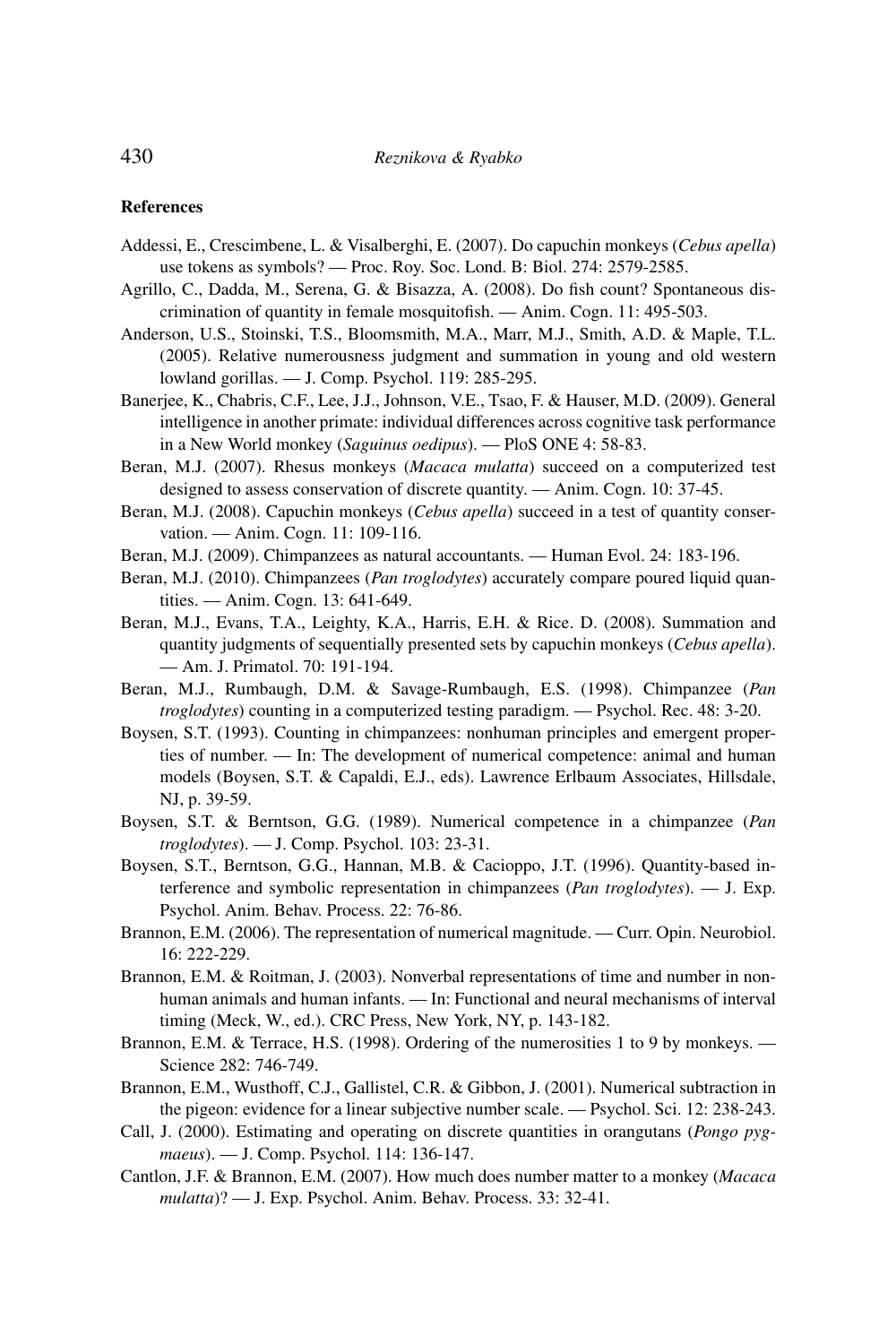- Cantlon, J.F., Platt, M. & Brannon, E.M. (2009). Beyond the number domain. Trends Cogn. Sci. 13: 83-91.
- Capaldi, E.J. & Miller, D.J. (1988). Counting in rats: its functional significance and the independent cognitive processes that constitute it. — J. Exp. Psychol. Anim. Behav. Process. 14: 3-17.
- Carazo, P., Font, E., Forteza-Behrendt, E. & Desfilis, E. (2009). Quantity discrimination in *Tenebrio molitor*: evidence of numerosity discrimination in an invertebrate? — Anim. Cogn. 12: 462-470.
- Chernikova, N.A., Malyukova, I.V. & Molotova, N.G. (2008). Intellectual activity during formation of quantitative concepts in the lower and higher monkeys. — J. Evol. Biochem. Phys. 44: 269-274.
- Chittka, L. & Geiger, K. (1995). Can honeybees count landmarks? Anim. Behav. 49: 159- 164.
- Church, R.M. & Meck, W.H. (1984). The numerical attribute of stimuli. In: Animal cognition (Roitblat, H.L., Bever, T.G. & Terrace, H.S., eds). Lawrence Erlbaum Associates, Hillsdale, NJ, p. 445-464.
- Clayton, N.S. & Dickinson, A. (1998). Episodic-like memory during cache recovery by scrub jays. — Nature 395: 272-274.
- Cooper, J.J., Ashton, C., Bishop, S., West, R., Mills, D.S. & Young, R.J. (2003). Clever hounds: social cognition in the domestic dog. — Appl. Anim. Behav. Sci. 81: 229-241.
- Dacke, M. & Srinivasan, M.V. (2008). Evidence for counting in insects. Anim. Cogn. 11: 683-689.
- Darwin, C. (1871a). The descent of man, and selection in relation to sex, Vol. 1. John Murray, London.
- Darwin, C. (1871b). The descent of man, and selection in relation to sex, Vol. 2. John Murray, London.
- Davis, H.P. & Pérusse, R. (1988). Numerical competence in animals: definitional issues, current evidence, and a new research agenda. — Behav. Brain Sci. 11: 561-615.
- Dehaene, S., Izard, V., Spelke, E. & Pica, P. (2008). Log or linear? Distinct intuitions of the number scale in Western and Amazonian indigenous cultures. — Science 320: 1217- 1220.
- Dobrzanska, J. (1959). Studies on the division of labour in ants genus *Formica*. Acta Biol. Exp. Warsaw 19: 57-81.
- Dooley, G.B. & Gill, T.V. (1977). Acquisition and use of mathematical skills by a linguistic chimpanzee. — In: Language learning by a chimpanzee: the Lana project (Rumbaugh, D.M., ed.). Academic Press, New York, NY, p. 247-260.
- Dornhaus, A. (2008). Specialization does not predict individual efficiency in an ant. PLoS Biol. 6 (11): 2368-2375.
- Emmerton, J. (2001). Birds' judgments of number and quantity. In: Avian visual cognition (Cook, R.G., ed.). Available online at www.pigeon.psy.tufts.edu/avc/emmerton
- Emmerton, J., Lohmann, A. & Niemann, J. (1997). Pigeons' serial ordering of numerosity with visual arrays. — Anim. Learn. Behav. 25: 234-244.
- Evans, T.A., Beran, M.J., Harris, E.H. & Rice, D. (2009). Quantity judgments of sequentially presented food items by capuchin monkeys (*Cebus apella*). — Anim. Cogn. 12: 97-105.
- Ferkin, M.H., Pierce, A., Sealand, R. & del Barco-Trillo, J. (2005). Meadow voles, *Microtus pennsylvanicus*, can distinguish more over-marks from fewer over-marks. — Anim. Cogn. 8: 182-189.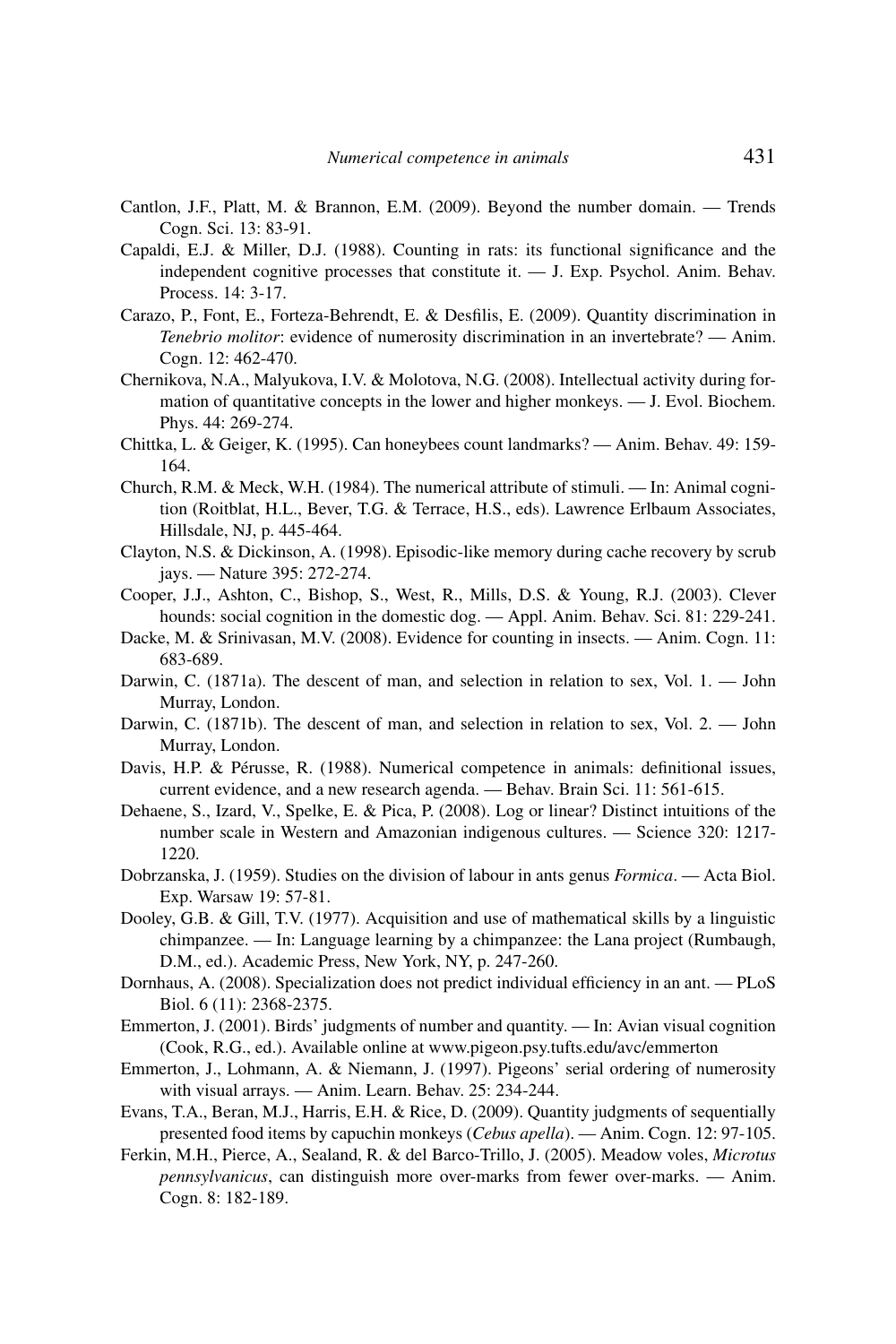- Gallistel, C.R. & Gelman, R. (2000). Nonverbal numerical cognition: from reals to integers. — Trends Cogn. Sci. 42: 59-65.
- Gelman, R. & Gallistel, C.R. (1978). The child's understanding of number. Cambridge, MA: Harvard University Press.
- Gómez-Laplaza, L.M. & Gerlai, R. (2010). Can angelfish (*Pterophyllum scalare*) count? Discrimination between different shoal sizes follows Weber's law. — Anim. Cogn. 435- 448.
- Gordon, D.M. (2010). Ant encounters: interaction networks and colony behavior. Princeton University Press, Princeton, NJ.
- Harris, E.H., Washburn, D.A., Beran, M.J. & Sevcik, R.A. (2007). Rhesus monkeys (*Macaca mulatta*) select Arabic numerals or visible quantities corresponding to a number of sequentially completed maze trials. — Learn. Behav. 35: 53-59.
- Hauser, M.D., Carey, S. & Hauser, L.B. (2000). Spontaneous number representation in semifree-ranging rhesus monkeys. — Proc. Roy. Soc. Lond. B: Biol. 267: 829-833.
- Herrnstein, R.J. & Loveland, D.H. (1964). Complex visual concept in the pigeon. Science 146: 549-551.
- Hodges, H. (1996). Maze procedures: the radial-arm and water maze compared. Cogn. Brain Res. 3: 167-181.
- Hölldobler, B. & Wilson, E.O. (1990). The ants. The Belknap Press of Harvard University Press, Cambridge, MA.
- Huber, L. (1995). On the biology of perceptual categorization. Evol. Cogn. 2: 121-138.
- Hunt, S., Low, J. & Burns, K.C. (2008). Adaptive numerical competency in a food-hoarding songbird. — Proc. Roy. Soc. Lond. B: Biol. 275: 2373-2379.
- Irie-Sugimoto, N., Kobayashi, T., Sato, T. & Hasegawa, T. (2009). Relative quantity judgement by Asian elephants (*Elephas maximus*). — Anim. Cogn. 12: 193-199.
- Jevons, W.S. (1871). The power of numerical discrimination. Nature 3: 281-282.
- Jordan, K.E. & Brannon, E.M. (2006). A common representational system governed by Weber's law: nonverbal numerical similarity judgments in 6-year-olds and rhesus macaques. — J. Exp. Child Psychol. 95: 215-229.
- Kaufman, E.L., Lord, M.W., Reese, T.W. & Volkmann, J. (1949). The discrimination of visual number. — Am. J. Psychol. 62: 498-525.
- Kilian, A., Yaman, S., von Fersen, L. & Güntürkün, O. (2003). A bottlenose dolphin discriminates visual stimuli differing in numerosity. — Learn. Behav. 31: 133-142.
- Kinnaman, A.J. (1902). Mental life of two *Macacus rhesus* monkeys in captivity. Am. J. Psychol. 13: 98-148.
- Koehler, O. (1941). Vom Erlernen unbenannter Anzahlen bei Vögeln. Naturwissenschaften 29: 201-218.
- Koehler, O. (1956). Thinking without words. In: Proceedings of the 14th International Congress of Zoology, Copenhagen, pp. 75-88.
- Krusche, P., Uller, C. & Dicke, U. (2010). Quantity discrimination in salamanders. J. Exp. Biol. 213: 1822-1828.
- Ladygina-Kohts, N.N. (2002/1935). Infant chimpanzee and human child. Oxford University Press, Oxford.
- Matsuzawa, T. (1985). Use of numbers by a chimpanzee. Nature 315: 57-59.
- Matsuzawa, T. (2003). The Ai project: historical and ecological contexts. Anim. Cogn. 6: 199-211.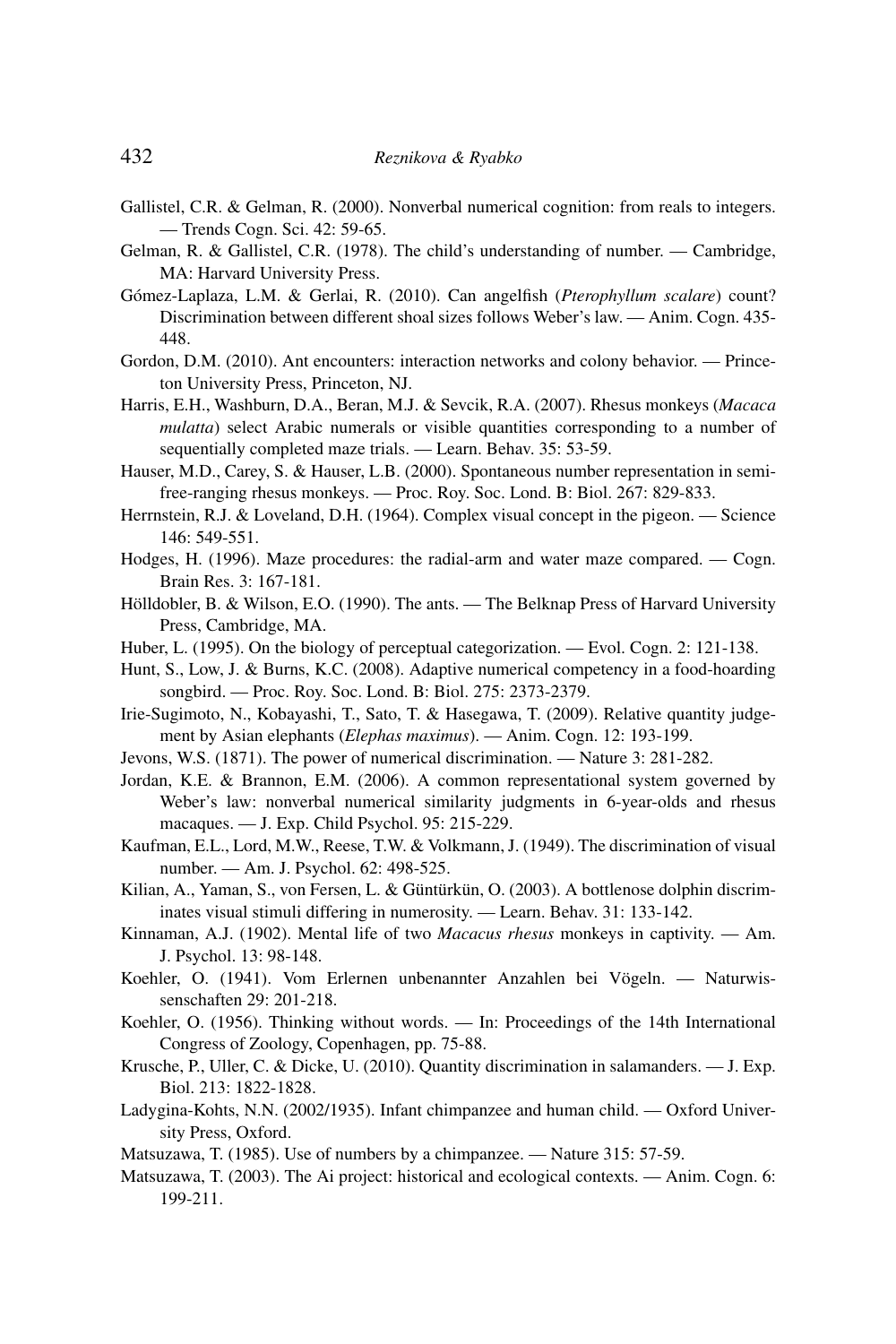- Mazokhin-Porshnyakov, G.A. & Kartsev, V.M. (2000). Learning in bees and wasps in complicated experimental tasks. — In: The cognitive development of an autonomous behaving operational intelligence: adaptive behavior and intelligent systems without symbols and logic, Vol. 1 (Cruse, H., Dean, J. & Ritter, H., eds). Springer, Berlin, p. 449-467.
- McComb, K., Packer, C. & Pusey, A. (1994). Roaring and numerical assessment in contests between groups of female lions, *Panthera leo*. — Anim. Behav. 47: 379-387.
- Menzel, R. & Giurfa, M. (2001). Cognitive architecture of a mini-brain: the honeybee. Trends Cogn. Sci. 5: 62-71.
- Moyer, R.S. & Landauer, T.K. (1967). The time required for judgments of numerical inequality. — Nature 215: 1519-1520.
- Nikitin, V.S., Alekseeva, A.S. & Podulova, M.A. (2006). The ability of rhesus macaques to perform elementary mathematical actions. — J. Evol. Biochem. Physiol. 42: 331-337.
- Olthof, A., Iden, C.M. & Roberts, W.A. (1997). Judgments of ordinality and summation of number symbols by squirrel monkeys (*Saimiri sciureus*). — J. Exp. Psychol. 23: 325- 339.
- Parr, L.A. & de Waal, F.B.M. (1999). Visual kin recognition in chimpanzees. Nature 399: 647-648.
- Pepperberg, I.M. (2006). Grey Parrot (*Psittacus erithacus*) numerical abilities: addition and further experiments on a zero-like concept. — J. Comp. Psychol. 120: 1-11.
- Piaget, J. (1936). The origins of intelligence in children. Routledge & Kegan Paul, London (French version published in 1936, translation by Margaret Cook published 1952).
- Pica, P., Lemer, C., Izard, V. & Dehaene, S. (2004). Exact and approximate arithmetic in Amazonian indigene group. — Science 306: 499-503.
- Pokorny, J.J. & de Waal, F.B.M. (2009). Monkeys recognize the faces of group mates in photographs. — Proc. Natl. Acad. Sci. USA 106: 21539-21543.
- Porter, J. (1904). A preliminary study of the psychology of the English sparrow. Am. J. Psychol. 15: 313-346.
- Premack, D. (2010). Why humans are unique. Three theories. Persp. Psychol. Sci. 5: 22- 32.
- Rayburn-Reeves, R.M., Miller, H.C. & Zentall, T.R. (2010). "Counting" by pigeons: discrimination of the number of biologically relevant sequential events. — Learn. Behav. 38: 169-176.
- Reznikova, Zh. (1999). Ethological mechanisms of population dynamic in species ant communities. — Russ. J. Ecol. 30: 187-197.
- Reznikova, Zh. (2007a). Animal intelligence: from individual to social cognition. Cambridge University Press, Cambridge.
- Reznikova, Zh. (2007b). Dialog with black box: using Information Theory to study animal language behaviour. — Acta Ethol. 10: 1-12.
- Reznikova, Zh. (2008). Experimental paradigms for studying cognition and communication in ants (Hymenoptera: Formicidae). — Myrmecol. News 11: 201-214.
- Reznikova, Zh. & Ryabko, B. (1994). Experimental study of the ants communication system with the application of the Information Theory approach. — Mem. Zool. 48: 219-236.
- Reznikova, Zh. & Ryabko, B. (2000). Using Information Theory approach to study the communication system and numerical competence in ants. — In: From animals to animats, Vol. 6, Proceeding of the Sixth International Conference on Simulation of Adaptive Behaviour (Meyer, J.-A., Berthoz, A., Floreano, D., Roitblat, H. & Wilson, S.W., eds). The MIT Press, Cambridge, MA, p. 501-506.